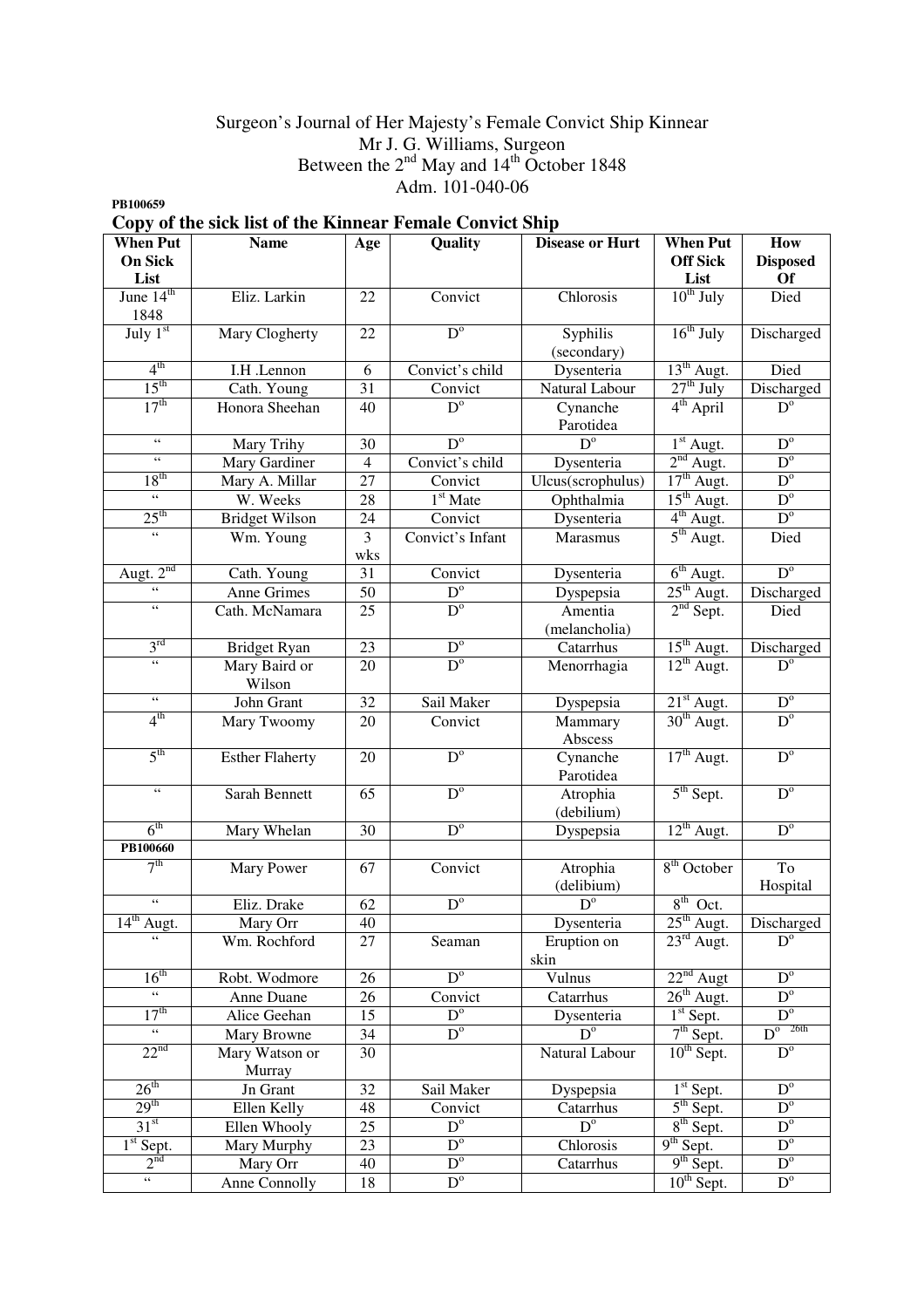| $\epsilon\epsilon$                           | Ellen Maley           | 19              | $D^{\circ}$            | Hæmorrhois        | $11th$ Sept.           | $D^{\circ}$               |
|----------------------------------------------|-----------------------|-----------------|------------------------|-------------------|------------------------|---------------------------|
| $3^{\text{rd}}$                              | Anne Kelly            | $\overline{30}$ | $D^{\circ}$            | Rheumatismus      | $12^{th}$ Sept.        | $D^{\circ}$               |
| $\boldsymbol{\zeta} \boldsymbol{\zeta}$      | Cath. Rafter          |                 | $D^{\circ}$            | Catarrhus         | $11th$ Sept.           | $D^{\circ}$               |
| $\zeta\zeta$                                 | <b>Mary Maley</b>     | $\overline{27}$ | $D^{\circ}$            | Vulnus            | $14th$ Oct.            | $D^{\circ}$               |
| $\zeta\,\zeta$                               | Mary Clogherty        | $\overline{22}$ | $D^{\circ}$            | Catarrhus         | $15th$ Sept.           | $D^{\circ}$               |
| $4^{\text{th}}$                              | Margt. Quealy         | 21              | $D^{\circ}$            | $D^{\circ}$       | $12^{th}$ Sept         | $D^{\circ}$               |
| 8 <sup>th</sup>                              | Margt. Walsh          | 52              | $D^{\circ}$            | Vulnus            | $8th$ Oct              | $D^{\circ}$               |
| 66                                           | <b>Barbara Adams</b>  | $\overline{26}$ | $D^{\circ}$            | Catarrhus         | $11th$ Sept.           | $D^{\circ}$               |
| PB100661                                     |                       |                 |                        |                   |                        |                           |
| $9th$ Sept.                                  | Mary Nowlan           | 26              | Convict                | Apoplexia         | $10th$ Sept.           | Died                      |
| $\zeta\,\zeta$                               | Cath. Fee             | 18              | $D^{\circ}$            | Catarrhus         | 15 <sup>th</sup> Sept. | Discharged                |
| $\zeta\,\zeta$                               | Margt. Boyde          | 38              | $D^{\circ}$            | $D^{\circ}$       | $11th$ Sept.           | Discharged                |
| $\boldsymbol{\zeta}$                         | Mary O'Boyle          | 52              | $D^{\circ}$            | Leucorrhœa        | $2nd$ Oct.             |                           |
| $10^{th}$                                    | Ellen Burke           | 52              | $D^{\circ}$            | Atrophia          | $12^{th}$ Oct.         | $D^{\circ}$               |
|                                              |                       |                 |                        | (debilium)        |                        |                           |
| 13 <sup>th</sup>                             | <b>Bridget Wilson</b> | $\overline{24}$ | $D^{\circ}$            | Dyspepsia         | 30 <sup>th</sup> Sept. | $D^{\circ}$               |
| $\mathcal{C}$                                | Margt. Boyde          | $\overline{38}$ | $\overline{D}^{\circ}$ | Prolapsus Uteri   | $30th$ Sept.           | $D^{\circ}$               |
| 14 <sup>th</sup>                             | Mary A. Millar        | 27              | $D^{\circ}$            | Catarrhus         | $3rd$ Oct.             | $\mathbf{D}^{\mathrm{o}}$ |
| 21 <sup>st</sup>                             | Margt. Leary          | $\overline{25}$ | $D^{\circ}$            | D <sup>o</sup>    | $5th$ Oct.             | $D^{\circ}$               |
| $\overline{\mathfrak{c}}$                    | Julia Leary           | $\overline{19}$ | $D^{\circ}$            | $D^{\circ}$       | $3rd$ Oct.             | $D^{\circ}$               |
| $\epsilon\epsilon$                           | Mary Clogherty        | $\overline{22}$ | $D^{\circ}$            | Leucorrhoea       | $5th$ Oct.             | $D^{\circ}$               |
| $24^{\text{th}}$                             | <b>Bridget Ryan</b>   | $\overline{23}$ | $D^{\circ}$            | Premature Labour  | $29th$ Sept.           | Died                      |
| $\boldsymbol{\epsilon}\boldsymbol{\epsilon}$ | Sah. McGovern         | 24              | $D^{\circ}$            | Catarrhus         | $5th$ Oct.             | Discharged                |
| 26 <sup>th</sup>                             | Mary McConville       | 30              | $D^{\circ}$            | Diarrhœa          | $29th$ Sept            | $D^{\circ}$               |
| 27 <sup>th</sup>                             | Anne Weir             | 20              | $D^{\circ}$            | $D^{\circ}$       | $7th$ Oct.             | $D^{\circ}$               |
|                                              | <b>Bridget Brien</b>  | $\overline{20}$ | $\overline{D^o}$       | Dyspepsia         | $6th$ Oct.             | $D^{\circ}$               |
| 29 <sup>th</sup>                             | Mary Coan             | $\overline{25}$ | $D^{\circ}$            | Catarrhus         | $5th$ Oct.             | $\mathbf{D}^{\mathrm{o}}$ |
| $\overline{66}$                              | Ellen Brien           | $\overline{23}$ | $D^{\circ}$            | Diarrhœa          | $8th$ Oct.             | T <sub>o</sub>            |
|                                              |                       |                 |                        |                   |                        | Hospital                  |
| $1st$ Oct.                                   | Ansty Coughlan        | 25              | $D^{\circ}$            | Catarrhus         | $5th$ Oct              | Discharged                |
| $\overline{66}$                              | Jas. Doyle            | 3               | Convict's Child        | Marasmus          | $1st$ Oct.             | Died                      |
| $\boldsymbol{\zeta} \boldsymbol{\zeta}$      | Anne Duane            | $\overline{26}$ | Convict                | Catarrhus         | $14^{th}$ Oct.         | Discharged                |
| 2 <sup>nd</sup>                              | Hy. Richardson        | 6               | Convict's Child        | Marasmus          | $2nd$ Oct.             | Died                      |
| 5 <sup>th</sup>                              | Anne McNally          | $\overline{65}$ | Convict                | Atrophia debilium | $8th$ Oct.             | T <sub>o</sub>            |
|                                              |                       |                 |                        |                   |                        | Hospital                  |
| PB100662                                     |                       |                 |                        |                   |                        |                           |
| 5 <sup>th</sup>                              | Judith Brien          | 24              | Convict                | Catarrhus         | $8th$ Oct              | T <sub>o</sub>            |
|                                              |                       |                 |                        |                   |                        | Hospital                  |
| $12^{th}$                                    | Mary McConville       | 30              | $\overline{D}^{\circ}$ | $\overline{D^o}$  | $14th$ Oct.            | Discharged                |
| 13 <sup>th</sup>                             | <b>Honora</b> Daley   | $\overline{26}$ | $\overline{D^o}$       | $D^{\circ}$       | $14th$ . Oct           | $D^{\circ}$               |
| $\sqrt{6}$<br>$\epsilon\,\epsilon$           | Sibby Collins         | $\overline{20}$ | $D^{\circ}$            | $D^{\circ}$       | $14th$ Oct.            | $D^{\circ}$               |
|                                              | <b>Bridget Wilson</b> | $\overline{24}$ | $D^{\circ}$            | Hurt              | $14th$ Oct             | $D^{\circ}$               |

John G. Williams late Surgeon Superintendent of the Kinnear Convict Ship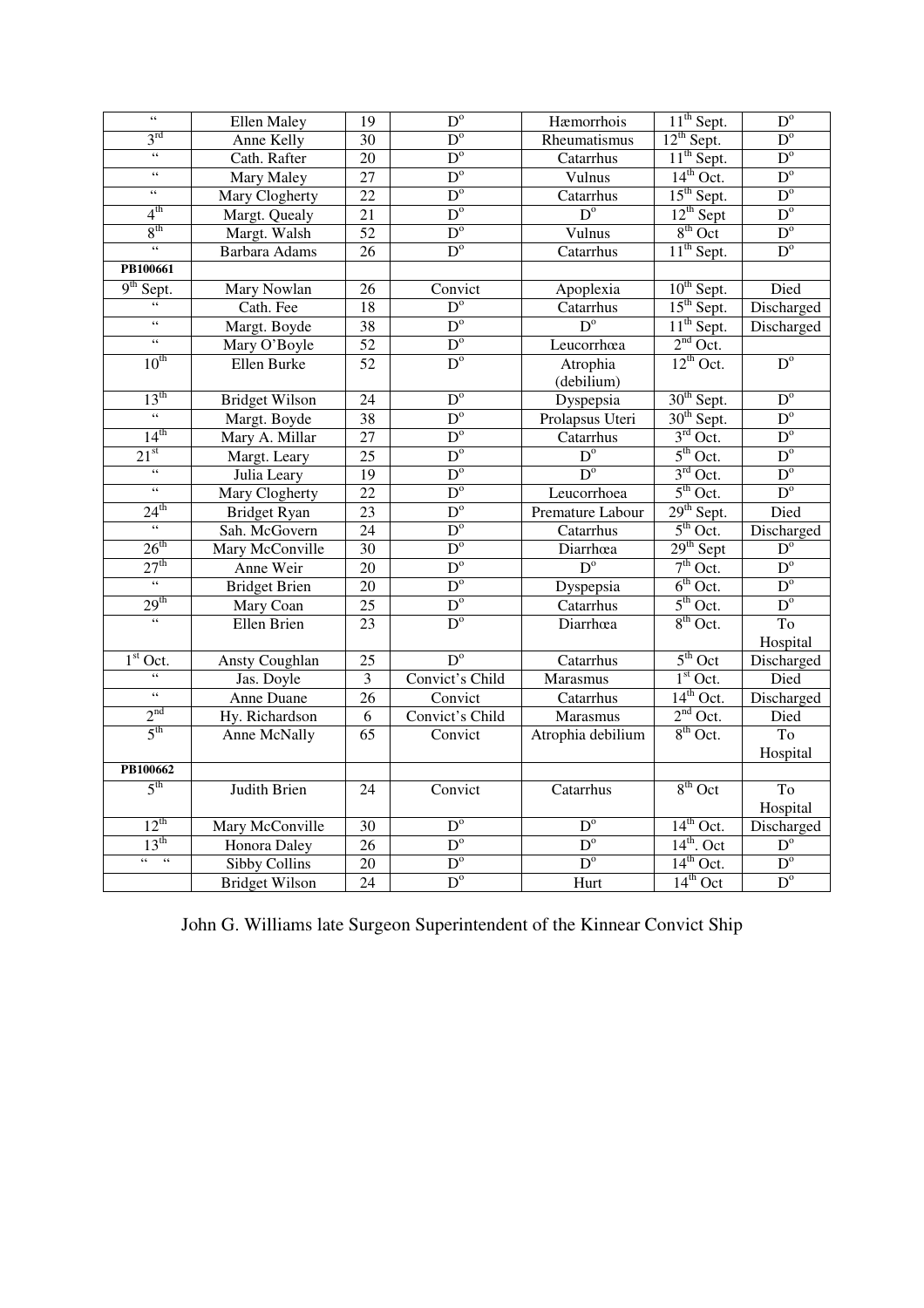#### **PB100665**

## **Medical and Surgical Journal of Her Majesty's Hired Convict Ship Kinnear between the 2nd May and the 14th October during which time the said shop has been employed in a voyage from [departure place] to Hobart Town, Van Diemen's Land**

| Nature of<br><b>Disease</b> | No.<br>of<br>Case | Men's Names, Ages,<br><b>Qualities, Time when</b><br>and where taken ill,<br>and how disposed of.                                                      | The History, Symptoms, Treatment, and Daily<br>Progress of the Disease or Hurt.                                                                                                                                                                                                                                                                                                                                                                                                                                                                                                                                                                                                                                                                                                                                                                                                                                                                                                                                                                                                                                                                                                                                                                                                                                                                                                                                                                                                                                                                                                                                                                                                                                                                                                                                                                                                                                                                                                                                                                  |
|-----------------------------|-------------------|--------------------------------------------------------------------------------------------------------------------------------------------------------|--------------------------------------------------------------------------------------------------------------------------------------------------------------------------------------------------------------------------------------------------------------------------------------------------------------------------------------------------------------------------------------------------------------------------------------------------------------------------------------------------------------------------------------------------------------------------------------------------------------------------------------------------------------------------------------------------------------------------------------------------------------------------------------------------------------------------------------------------------------------------------------------------------------------------------------------------------------------------------------------------------------------------------------------------------------------------------------------------------------------------------------------------------------------------------------------------------------------------------------------------------------------------------------------------------------------------------------------------------------------------------------------------------------------------------------------------------------------------------------------------------------------------------------------------------------------------------------------------------------------------------------------------------------------------------------------------------------------------------------------------------------------------------------------------------------------------------------------------------------------------------------------------------------------------------------------------------------------------------------------------------------------------------------------------|
| Chlorosis<br>PB100666       | $\mathbf{1}$      | Elizabeth Larkin<br>Æt. 22. a Convict<br>was put in the Sick List,<br>in Kingstown Harbour<br>and died at sea<br>$10^{th}$ July 1848                   | This woman stated that she had been in several hospitals<br>in Ireland, and was discharged from the Infirmary of<br>"Grange Gorman Penitentiary" only a short time before<br>her embarkation on board the Kinnear Convict Ship, -<br>she was represented to be quite well, when she left the<br>latter establishment; however, she had not been many<br>days on board in the close crowded prison below, before<br>she began to complain of her head, and a pain in the<br>small of her back, with continued thirst, no appetite,<br>tongue clean, pulse small & soft, skin moist, bowels<br>generally confined, has not seen the Catamenial<br>discharge since her conviction, and attributes this<br>cessation to the fright, on hearing her sentence for<br>transportation.<br>her<br>appearance<br>was<br>pale<br>and<br>leucophlegmatic, a full face, hence her appearance was<br>deceptive, as to her actual bodily stamina, being on the<br>contrary exceedingly emaciated in her person, and very<br>anxious to leave Ireland where, she states, she had<br>suffered greatly from want of food; latterly her breathing<br>was hurried, and her feet became œdematous, there was<br>also a slight cough, with continued hectic fever, she was<br>admitted into the hospital at Kingstown harbour previous<br>to our sailing, where she continued up to the day of her<br>death.<br>The treatment consisted in an attempt to invigorate the<br>constitution in general by a generous diet, and stimulate<br>the ovarian system in particular, by warmth, and a<br>moderate use of wine, etc, with occasional gentle<br>aperients, tonics, stomachics, and aromatics, were<br>employed, such as <i>Quassia</i> , <i>Quinina</i> , and the Tinct.<br>Ferri. Muriat. Under the above treatment she partly<br>recovered and gained considerable strength, but again<br>relapsed into her former pitiable and irretrievable state of<br>debility, and died on the above date, apparently from<br>sudden effusion into the cavity of the thorax. |
| Syphilis<br>(Secondary)     | 2                 | Mary Clougherty<br>Æt. 20. Convict<br>was put in the Sick List<br>at sea $1st$ July &<br>discharged out of the<br>hospital 16 <sup>th</sup> July 1848. | This girl was admitted into the ship's hospital with<br>secondary Syphilitic ulceration of the fauces, larynx, and<br>gums, having the exact appearance of chancres, circular,<br>hollow, with ragged edges, surrounded with an areola,<br>and the breath intolerably offensive, the ulcers were<br>covered with a with slough, and attended with nocturnal<br>pains, there was also insurmountable difficulty in<br>swallowing anything but liquids, a month previous to her<br>embarkation, she was discharged from the Infirmary of<br>"Grange Gorman Penitentiary; where she states, she had<br>been with primary or local syphilitic chancres, which<br>were situated in the vagina.                                                                                                                                                                                                                                                                                                                                                                                                                                                                                                                                                                                                                                                                                                                                                                                                                                                                                                                                                                                                                                                                                                                                                                                                                                                                                                                                                        |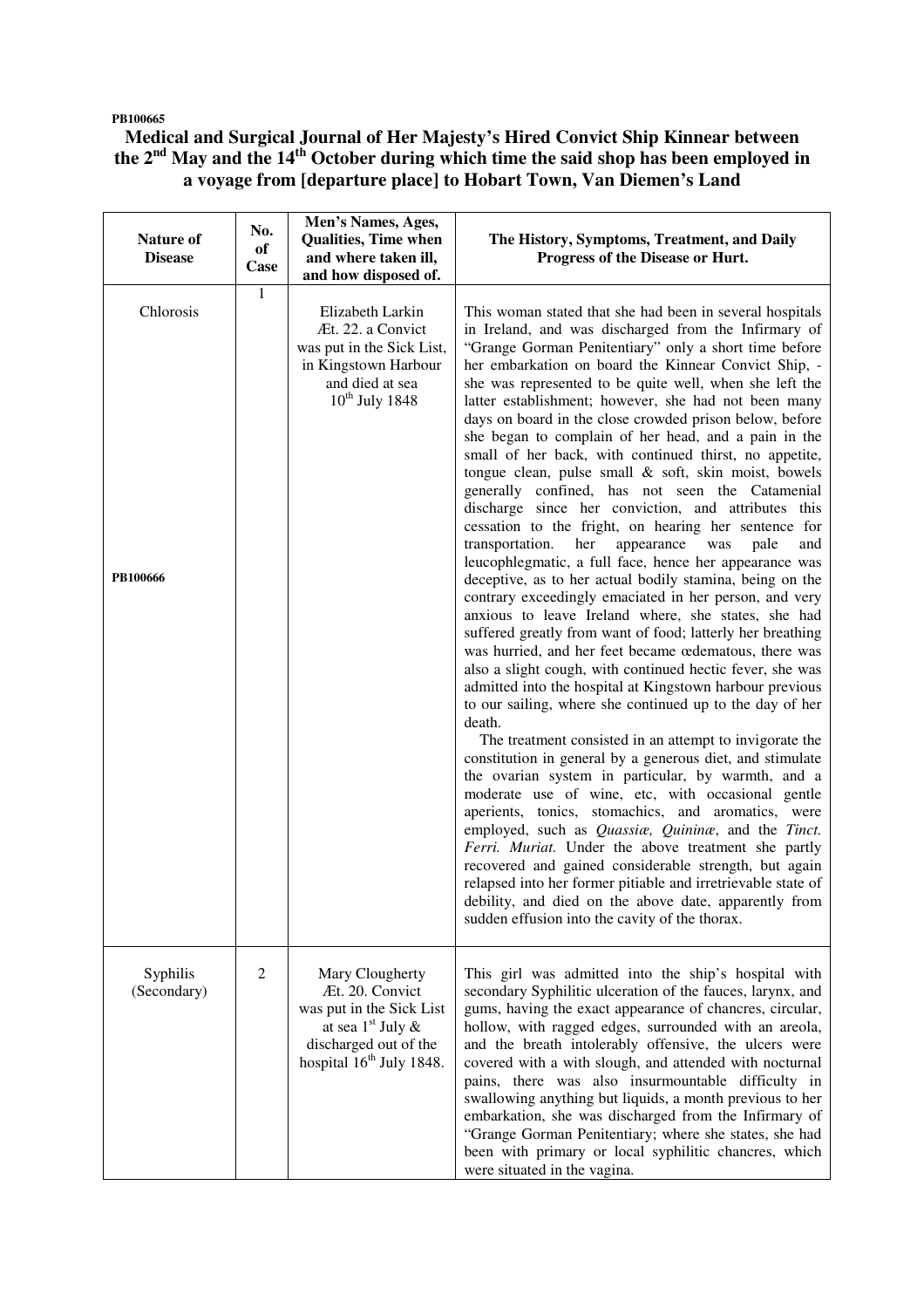|            |   |                                                                                                                               | The treatment on board consisted in administration of<br>Mercury, with local & general until ptyalism was<br>produced - Gargles of Nitric Acid, were also had<br>recourse to, with occasional saline laxatives, when the<br>sores in the throat rapidly healed. She was discharged on<br>the above date from the hospital with her mouth quite<br>well & free from every unpleasant symptom.                                                                                                                                                                                                                                                                                                                                                                                                                                                                                                                                                                                                                                                                                                                                                                                                                                                                                                                                                                                                                                                                                                                                                                                                                                                                                                                                                                                                                                                                                                                                                                                                                                                                                                                                                                                                             |
|------------|---|-------------------------------------------------------------------------------------------------------------------------------|----------------------------------------------------------------------------------------------------------------------------------------------------------------------------------------------------------------------------------------------------------------------------------------------------------------------------------------------------------------------------------------------------------------------------------------------------------------------------------------------------------------------------------------------------------------------------------------------------------------------------------------------------------------------------------------------------------------------------------------------------------------------------------------------------------------------------------------------------------------------------------------------------------------------------------------------------------------------------------------------------------------------------------------------------------------------------------------------------------------------------------------------------------------------------------------------------------------------------------------------------------------------------------------------------------------------------------------------------------------------------------------------------------------------------------------------------------------------------------------------------------------------------------------------------------------------------------------------------------------------------------------------------------------------------------------------------------------------------------------------------------------------------------------------------------------------------------------------------------------------------------------------------------------------------------------------------------------------------------------------------------------------------------------------------------------------------------------------------------------------------------------------------------------------------------------------------------|
| PB100667   |   |                                                                                                                               |                                                                                                                                                                                                                                                                                                                                                                                                                                                                                                                                                                                                                                                                                                                                                                                                                                                                                                                                                                                                                                                                                                                                                                                                                                                                                                                                                                                                                                                                                                                                                                                                                                                                                                                                                                                                                                                                                                                                                                                                                                                                                                                                                                                                          |
| Dysenteria | 3 | John H. Lennon<br>Æt. 6 Convict's Child<br>put in the Sick List 4 <sup>th</sup><br>July died 13 <sup>th</sup> August<br>1848. | A delicate little boy was attacked some days ago with a<br>bowel complaint, looseness and unusual flatulence in the<br>bowels; - after his admission to the hospital, with severe<br>griping pains and frequent inclination to go to stool, loss<br>of appetite, nausea & vomiting, pulse quick and small,<br>skin dry & hot, frequent discharges of a peculiarly fœtid<br>matter from the anus, varying slightly in appearance<br>being sometimes pure mucus, or mucus mixed with<br>blood or a putrid sauies with small sebaceous masses,<br>and films of a membranous appearance floating in a large<br>quantity of liquid matter, great emaciation & debility<br>supervened, the above were the principal symptoms.<br>The treatment at first consisted in the administration of<br>the following<br>Rx Ol. Ricini zii<br>Tinct. Opii $g^{tt}$ x<br>Aq. Menthe. Pip. Zfs fiat Haust statim sumendus.<br>Rx Opii. Colati, gr vj<br>Hydrarg. Submuriat. gr vj fiat Pil xij. Capiat 1<br>omnia tres horis<br>A light nutritious diet was made use of as arrow root etc.<br>$11^{th}$ .<br>Passed a good night and appears something better, the<br>stools still bloody, and abounding with mucus or sauies,<br>griping not so severe, has taken arrowroot for his<br>breakfast the following mixture was also prescribed.<br>Rx Mist. Creta Zvj<br>Pul. Ipeca. Comp. Zfs<br>Tinct Catechu Zfs<br>Opii zfs fiat mist.<br>Capiat cochl.ij magn ter vel quaterum in die<br>Vespere, is something better dejections not so frequent<br>$12^{th}$<br>Better this morning, pain of abdomen of pressure not so<br>much, had but few stools in the night pyrexia not so<br>great.<br>Rep. Mistura<br>Pilula ut antea<br>He took arrow root $\&$ sago frequently during the day,<br>13 <sup>th</sup><br>Passed a quiet nigh, notwithstanding which he is no<br>better this morning, has now frequent tenemus & tormina<br>has taken his medicine twice in the night.<br>Rep. Medicament ut heri<br>Vespere, frequent dejections with portions of mucus<br>membrane or filmy substances floating in it.<br>$14^{th}$<br>Continues much in the same state as yesterday,<br>dejections frequent & mixed with blood. |
|            |   |                                                                                                                               | Rep. Medicament ut heri.                                                                                                                                                                                                                                                                                                                                                                                                                                                                                                                                                                                                                                                                                                                                                                                                                                                                                                                                                                                                                                                                                                                                                                                                                                                                                                                                                                                                                                                                                                                                                                                                                                                                                                                                                                                                                                                                                                                                                                                                                                                                                                                                                                                 |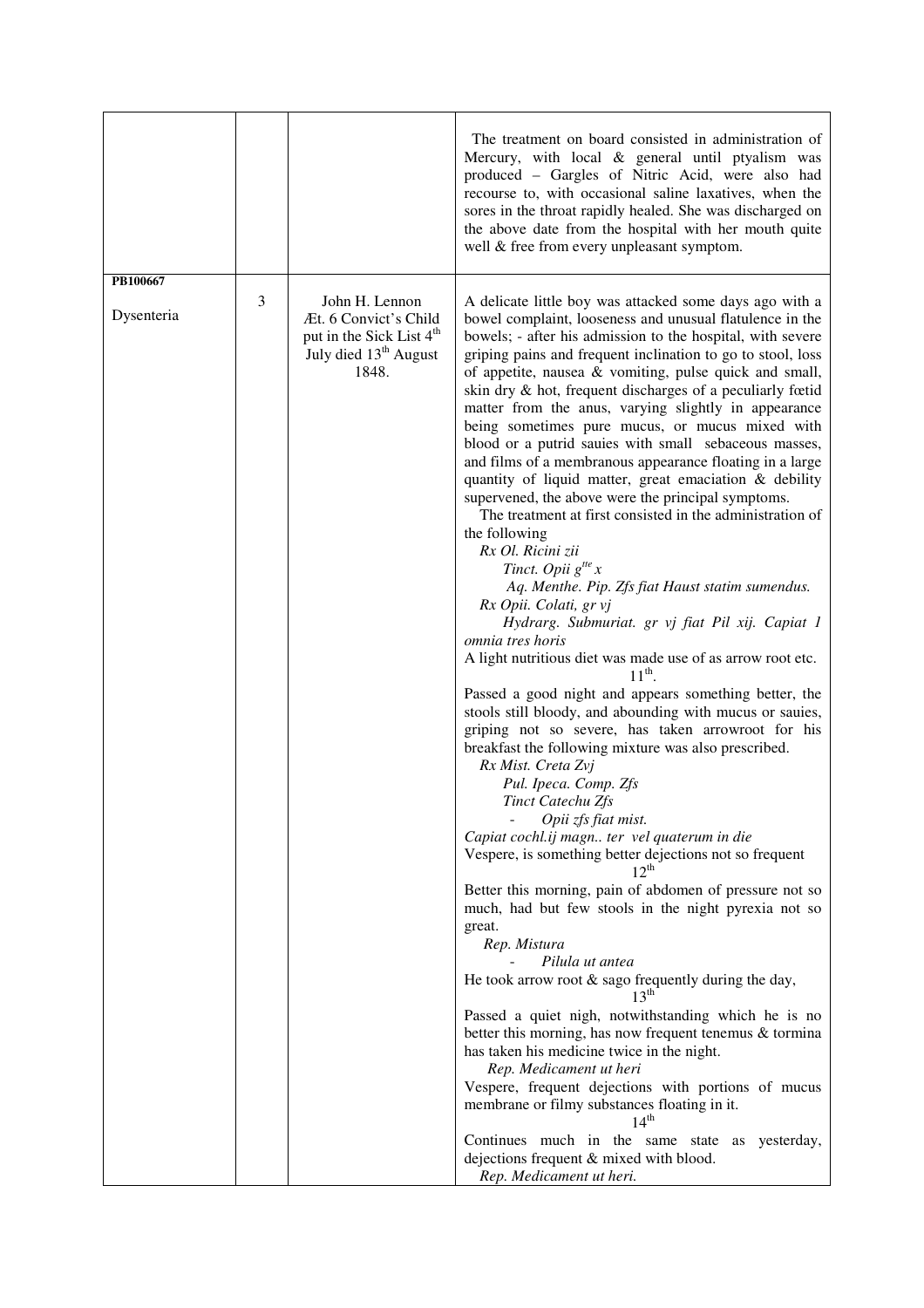| PB100668    |   |                                                                                                                                          | $15^{\text{th}}$                                                                                                                                                                                                                                                                                                                                                                                                             |
|-------------|---|------------------------------------------------------------------------------------------------------------------------------------------|------------------------------------------------------------------------------------------------------------------------------------------------------------------------------------------------------------------------------------------------------------------------------------------------------------------------------------------------------------------------------------------------------------------------------|
|             |   |                                                                                                                                          | Passed a better night, and is something better this<br>morning, continued the Medicine & nutriment as<br>yesterday                                                                                                                                                                                                                                                                                                           |
|             |   |                                                                                                                                          | 16 <sup>th</sup><br>Remains much in the same state, frequent dejections, no<br>pain in the abdomen.<br>Rep. Medicament ut heri<br>$18^{th}$                                                                                                                                                                                                                                                                                  |
|             |   |                                                                                                                                          | Passed a worse night, more pyrexia, dejections &<br>tenesmus more frequent & painful, fomentations, arrow<br>root etc have been employed without any marked good<br>effect, with every description of medicine (applicable<br>treatment written above line) in the chest, applicable to his<br>case, the little boy being evidently without a chance of<br>recovering.<br>Rep. Medicament. ut heri<br>19 <sup>th</sup>       |
|             |   |                                                                                                                                          | Continues much as yesterday gradually wasting away<br>Rep. Medicament. ut heri<br>20 <sup>th</sup>                                                                                                                                                                                                                                                                                                                           |
|             |   |                                                                                                                                          | This morning he is a little delirious and without hope of<br>recovery.<br>Rep. Medicament. ut heri                                                                                                                                                                                                                                                                                                                           |
|             |   |                                                                                                                                          | $25^{\text{th}}$<br>He continued in the above state, some days better, with<br>his appetite improving, but gradually sank, and died on<br>the above date a perfect skeleton, every remedy, having<br>been tried without any benefits.                                                                                                                                                                                        |
| Accouchment | 4 | Cath <sup>e</sup> . Young<br>Æt: 31 Convict<br>put on the sick list 15 <sup>th</sup><br>and Discharged into her<br>mess $27th$ July 1848 | A small, delicate woman, was removed into the hospital<br>from her mess, on the marginal date, being near her<br>confinement, - at $\frac{1}{2}$ past 10 p.m. she was delivered of a<br>male child, the Placenta being retained for a few hours<br>afterwards, no hemorrhage nor unpleasant symptom<br>afterwards took place. 30 drops of Laudanum were given<br>and she experienced a refreshing sleep.<br>16 <sup>th</sup> |
|             |   |                                                                                                                                          | Mother and Infant doing well not a single bad symptom<br>has endured, has taken gruel, and other refreshments.<br>17 <sup>th</sup><br>Both doing well, the lochial discharge moderate,<br>although the patient is of a lax fibre, and Fahrenheit's<br>Thermometer is standing at 80° bowels have not been<br>relieved since her confinement.                                                                                 |
|             |   |                                                                                                                                          | Rx Ol. Ricini Zfs<br>Aq. Menthe pip Zifs fiat Haust. statim sumendus.<br>Her diet has been gruel and arrow root with preserved<br>meat soup.<br>$18^{\text{th}}$                                                                                                                                                                                                                                                             |
| PB100669    |   |                                                                                                                                          | Mother and Infant doing well, has breast nourishment for<br>the infant, Castor oil has operated gently on the bowels,<br>she feels quite comfortable and well today, lochial<br>discharge moderate.<br>19 <sup>th</sup>                                                                                                                                                                                                      |
|             |   |                                                                                                                                          | Both mother and infant are doing well, not a single bad<br>symptom has supervened. allowed nourishment in<br>plenty.                                                                                                                                                                                                                                                                                                         |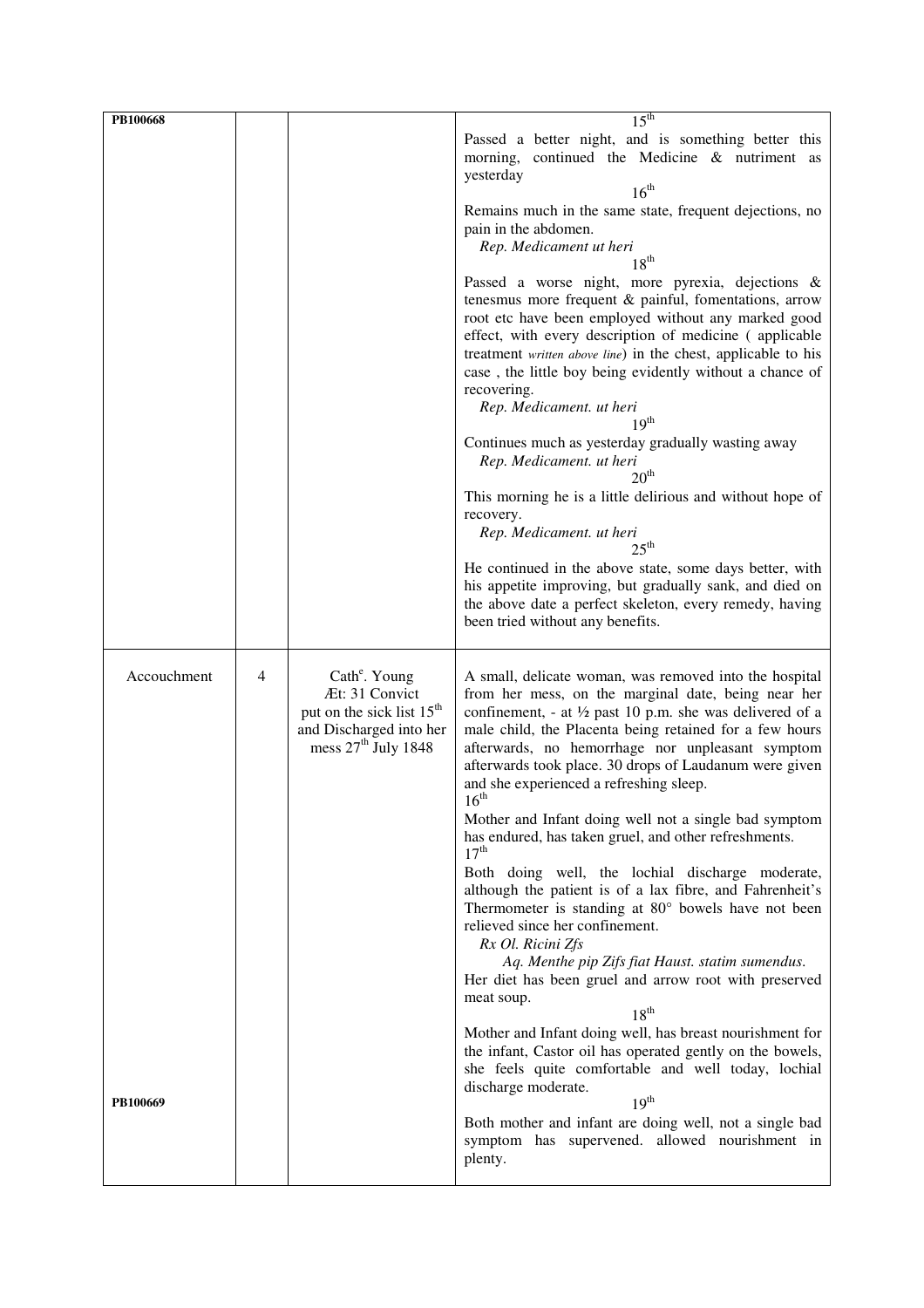|                      |   |                                                                                                                                                         | 20 <sup>th</sup>                                                                                                                                                                                                                                                                                                                  |
|----------------------|---|---------------------------------------------------------------------------------------------------------------------------------------------------------|-----------------------------------------------------------------------------------------------------------------------------------------------------------------------------------------------------------------------------------------------------------------------------------------------------------------------------------|
|                      |   |                                                                                                                                                         | Doing well, no bad symptom, today sat up sometime in<br>the bed, has taken nourishment in abundance.<br>$21^{\rm st}$                                                                                                                                                                                                             |
|                      |   |                                                                                                                                                         | Continues to improve, and is without complaint, sat up in<br>bed today, infant also doing well.<br>22 <sup>nd</sup>                                                                                                                                                                                                               |
|                      |   |                                                                                                                                                         | Says that she is in perfect health, has been up, and<br>walking about the hospital, has taken nourishment as<br>yesterday.<br>23 <sup>rd</sup>                                                                                                                                                                                    |
|                      |   |                                                                                                                                                         | Convalescent. Ordered the same nourishment as before,<br>with an addition of a little Port Wine & water.<br>$24^{\text{th}}$                                                                                                                                                                                                      |
|                      |   |                                                                                                                                                         | As yesterday, ordered the same diet.<br>$25^{\text{th}}$                                                                                                                                                                                                                                                                          |
|                      |   |                                                                                                                                                         | Mather and Infant quite well, is allowed to go on deck,<br>with the infant, and sit under the awning, being a very<br>fine day, Ordered the same nourishment as before.<br>$26^{\text{th}}$                                                                                                                                       |
|                      |   |                                                                                                                                                         | Mother and Infant quite well. Ordered the same<br>nourishing food as before.<br>27 <sup>th</sup>                                                                                                                                                                                                                                  |
|                      |   |                                                                                                                                                         | Quite well, discharged her into her mess, by her own<br>desire.                                                                                                                                                                                                                                                                   |
| Cynanche<br>Parotidæ | 5 | Honora Sheehan<br>Æt. 40. Convict<br>was put in the sick list<br>17 <sup>th</sup> July and discharged<br>into her mess<br>4 <sup>th</sup> of Augt. 1848 | This woman presented symptoms of considerable<br>Inflammatory fever, with swelling of the Parotid and<br>maxillary glands, appearing externally, respiration<br>slightly impeded deglutition considerable so, there is<br>erythema on the faucial mucus membrane extending to<br>the larynx, bowels confined.<br>Rx Ol. Ricini Zj |
|                      |   |                                                                                                                                                         | Aq. Menth. Pip. Zfs fiat Haust statim sumendus<br>Fomentations were employed to the face.<br>18 <sup>th</sup>                                                                                                                                                                                                                     |
|                      |   |                                                                                                                                                         | Passed a good night and feels something better this<br>morning, Castor oil has operated freely - febrile<br>symptoms not so high.<br>Rx Acid. Sulphur. dil zfs                                                                                                                                                                    |
|                      |   |                                                                                                                                                         | Aq<br>Zviij fiat Gargarisma saepe<br>utendum. at night an Anodyne Draught to be taken.<br>19 <sup>th</sup>                                                                                                                                                                                                                        |
|                      |   |                                                                                                                                                         | Passed a good night, and doing better since her removal<br>to the hospital, Erythema of the mouth not so<br>troublesome. has taken plentifully of gruel and arrow<br>root                                                                                                                                                         |
|                      |   |                                                                                                                                                         | Rep. Medicament ut heri<br>$20^{\rm th}$                                                                                                                                                                                                                                                                                          |
|                      |   |                                                                                                                                                         | Continues to improve, inflammatory symptoms not so<br>severe: glandular swellings not so great, deglutition more<br>easy. Rep. Medicament ut antea<br>$21st$ .                                                                                                                                                                    |
| PB100670             |   |                                                                                                                                                         | Passed a good night, and continues to improve, bowels<br>slightly confined.<br>$Rx$ Pul. Rhei $g'x$                                                                                                                                                                                                                               |
|                      |   |                                                                                                                                                         | Mag. Sulphat. zvj<br>Aq. Menth. Pip. Zij fiat Haust statim sumendus<br>The fomentations and Gargle to be repeated. Has also                                                                                                                                                                                                       |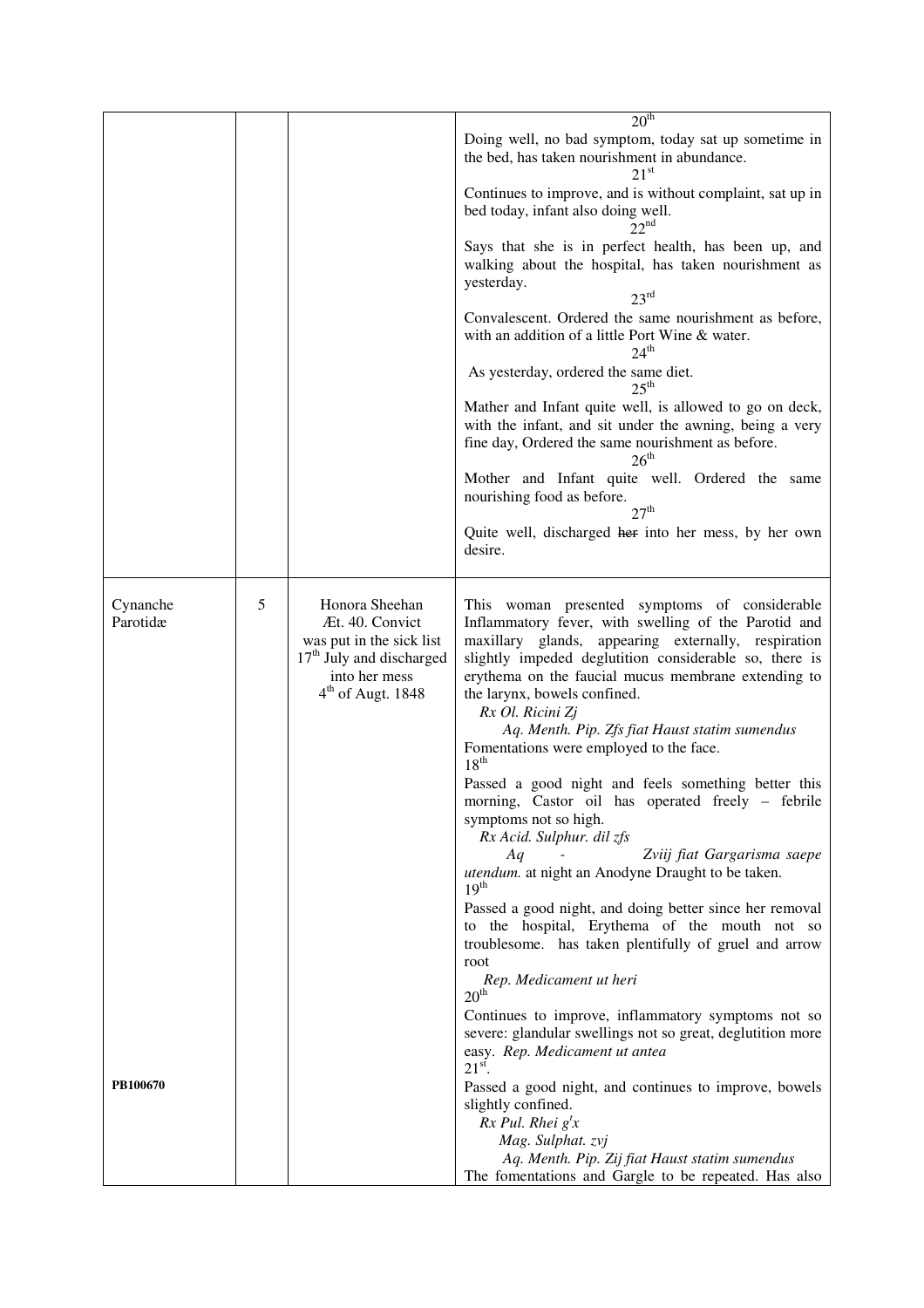|                                    |   |                                                                                                                                 | had arrow root & gruel in plenty.<br>22 <sup>nd</sup><br>Continues gradually to mend, deglutition not much<br>impeded, mouth nearly well.<br>Rep. Medicament. ut antea<br>23 <sup>rd</sup><br>Continues slowly to get better, still the glands (parotid $\&$<br>maxillary) are considerably swollen, but not very painful.<br>Rep. Medicament. ut heri<br>$26^{\text{th}}$<br>This patient continued but gradually to recover, the<br>swellings of the glands slowly subsiding, the constitution<br>being in a very weak state, for a length of time<br>afterwards, and was a pensioner upon the "Medical<br>Comforts", for a considerable time<br>after being<br>discharged into her mess which took place on the 4 <sup>th</sup><br>August. ultimately she recovered her health and strength.                                                                                                                                                                                                                                                                             |
|------------------------------------|---|---------------------------------------------------------------------------------------------------------------------------------|-----------------------------------------------------------------------------------------------------------------------------------------------------------------------------------------------------------------------------------------------------------------------------------------------------------------------------------------------------------------------------------------------------------------------------------------------------------------------------------------------------------------------------------------------------------------------------------------------------------------------------------------------------------------------------------------------------------------------------------------------------------------------------------------------------------------------------------------------------------------------------------------------------------------------------------------------------------------------------------------------------------------------------------------------------------------------------|
| Dysenteria                         | 6 | Mary Gardiner<br>Æt. 4. Convict's child<br>put in the sick list 17 <sup>th</sup><br>July and discharged the<br>$2nd$ Augt. 1848 | This child has had for some days a bowel complaint, and<br>has at the present time a muco-sanguineous discharge by<br>the anus, with considerable griping and frequent<br>inclination to go to stool, skin dry, & hot, tongue clean,<br>pulse small and quick, disinclination for food.<br>Rx Ol. Ricini ziij<br>Aq. Menth. Pip. Zjj fiat Haust. statim sumendus<br>Arrow root & sago ordered to be given<br>$18^{th}$<br>Castor oil brought away a quantity of slimy mucus,<br>mixed with a little blood.<br>Rx Mist. Cretæ Zvj<br>Tinct. Catechu ziij<br>- Opii zfs M ft Mist. Capiat cochl. 1 mag.<br>ter in die<br>had the same nutriment as yesterday<br>19 <sup>th</sup><br>The muco-sanguineous discharge still continues, griping<br>not so severe.<br>Rep. Medicament ut heri<br>20 <sup>th</sup><br>Passed a good night and is better this morning.<br>Rep. Medicament ut antea<br>21 <sup>st</sup><br>Continues to mend, dejections not so frequent, in this<br>manner the child gradually recovered and was sent into<br>her mess on the above date quite well. |
| PB100671<br>Ulcer<br>(scrophulous) | 7 | Mary A. Millar<br>Æt. 27 Convict<br>was put on the sick list<br>18 <sup>th</sup> July and discharged<br>$17th$ Augt. 1848       | This woman has an ulcer of considerable magnitude on<br>the external part of the left thigh; state that she was for<br>four months in the Infirmary of "Grange Gorman<br>Penitentiary", with an ulcer in the same spot, and that it<br>has again broken out, since she came on board the<br>Kinnear convict ship. It is now the size of a 5 shilling<br>piece being circular, and has the following appearance,<br>$viz$ – that of a pallid and indolent ulcer, the surface is<br>covered with a shining transparent fluid, and the<br>surrounding skin is of a deep brown or livid colour, the<br>edges retorted, thick, and exquisitely painful, the                                                                                                                                                                                                                                                                                                                                                                                                                      |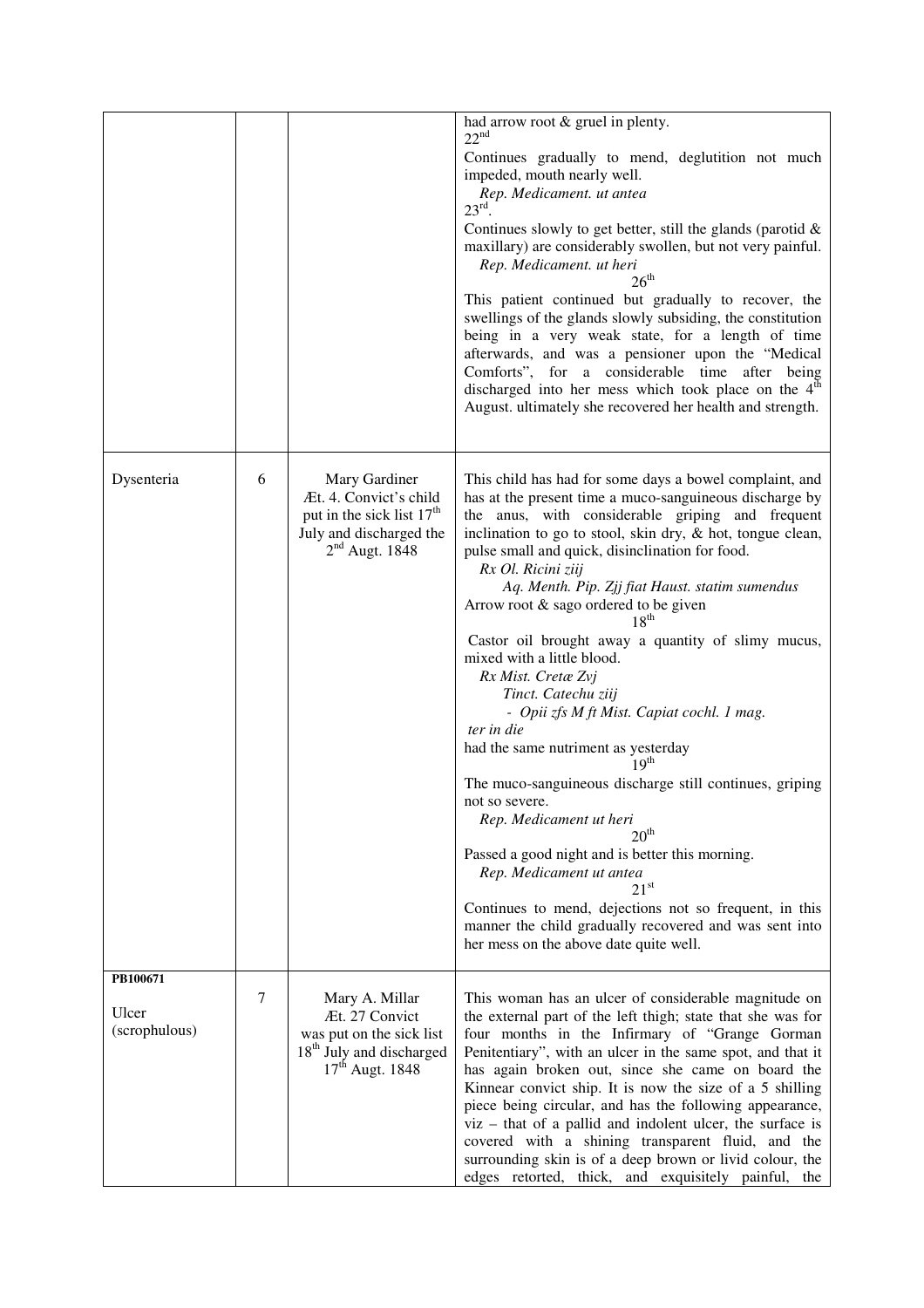|                                                        |    |                                                                                                                                                                                                     | discharge is a whitish curdled matter, her constitution<br>presents the scrofulous diathesis.<br>The treatment consisted in the administration of a<br>common saline purgative, and the ulcer washed twice a<br>day, with sea salts water, from alongside, a common<br>Poultice, made with oatmeal $\&$ sea water, was applied<br>twice a day to the ulcer, under this treatment, the ulcer<br>gradually haled, and on the $17th$ August, it was quite<br>well, and she was discharged into her mess.                                                                                                                                                                                                                                                                                                                                                                                                                                                                                                                                                                                                                  |
|--------------------------------------------------------|----|-----------------------------------------------------------------------------------------------------------------------------------------------------------------------------------------------------|------------------------------------------------------------------------------------------------------------------------------------------------------------------------------------------------------------------------------------------------------------------------------------------------------------------------------------------------------------------------------------------------------------------------------------------------------------------------------------------------------------------------------------------------------------------------------------------------------------------------------------------------------------------------------------------------------------------------------------------------------------------------------------------------------------------------------------------------------------------------------------------------------------------------------------------------------------------------------------------------------------------------------------------------------------------------------------------------------------------------|
| Ophthalmia<br>(conjunctivæ)                            | 8  | W. Weeks æt. 28<br>1 <sup>st</sup> mate was put on the<br>sick list at sea, 18 <sup>th</sup> July<br>and discharged to his<br>duty 15 <sup>th</sup> Augt. 1848                                      | The right eye greatly inflamed, the vessels of the<br>conjunctiva being turgid with blood, and presenting a<br>red, fleshy mass, with considerable pain in the orbit,<br>which extended over the forehead, bowels confined,<br>slight pyrexia.<br>Rx. [Hydra] submuriat. gr<br>Ext. Colo. Comp. a a gr vj<br>fiat Pil. ij hera somni sumendus<br>Rx. Liq. Plumbi. Acet. Zj<br>Zviij fiat Lotio.<br>Aq<br>A pledget of Lint to be made with this Lotion and kept<br>constantly on the eye.<br>19 <sup>th</sup><br>The eye nothing better this morning presenting the same<br>red fleshy look that it did yesterday. A Blister was<br>applied to the left temple.<br>Rep. Lotio ut heri<br>20 <sup>th</sup><br>Nothing better, the eye presenting the same appearance<br>as before.<br>21 <sup>st</sup><br>From this date the inflamed eye began gradually to clear<br>off, and present a bright appearance, the Lotion was<br>continued all day to the eye, and Cataplasms at night,<br>when he quite recovered, the eye being as bright and<br>clean, as the left one. He was discharged to duty on the<br>above date. |
| PB100672<br>Atrophy<br>(from defective<br>nourishment) | 9  | Wm Young<br>Æt. 3 weeks, was<br>admitted into the<br>hospital on the 1 <sup>st</sup> Augt.<br>And died the same day.<br>A Convict's child                                                           | This Infant died of defective nourishment, the mother<br>having been taken ill with dysentery, every effort was<br>made to keep the infant alive with farinaceous food,<br>when the mother was taken ill, and had no breast<br>nourishment for it                                                                                                                                                                                                                                                                                                                                                                                                                                                                                                                                                                                                                                                                                                                                                                                                                                                                      |
| Dysenteria                                             | 10 | Cath <sup>e</sup> . Young<br>Æt. 31. A Convict was<br>put on the sick list at<br>sea and admitted into<br>the hospital on 2 <sup>nd</sup><br>August, and died on the<br>6 <sup>th</sup> August 1848 | This woman had been delivered of a male child on the<br>$15th$ of last month, a case of natural labour, she rapidly<br>recovered without any untoward symptom, twelve days<br>afterwards she was discharged into her mess, by her own<br>particular desire, and in a perfect state of good health;<br>she had not been long in her mess before she began to<br>complain of a bowel complaint, having frequent<br>dejections, which consisted of mucus discharge; at first,<br>slightly mixed with blood, they afterwards became more<br>frequent and the matter discharged from the anus, had a<br>peculiarly fœtid and offensive smell, she as immediately<br>removed to the hospital, no particular pain on purging                                                                                                                                                                                                                                                                                                                                                                                                  |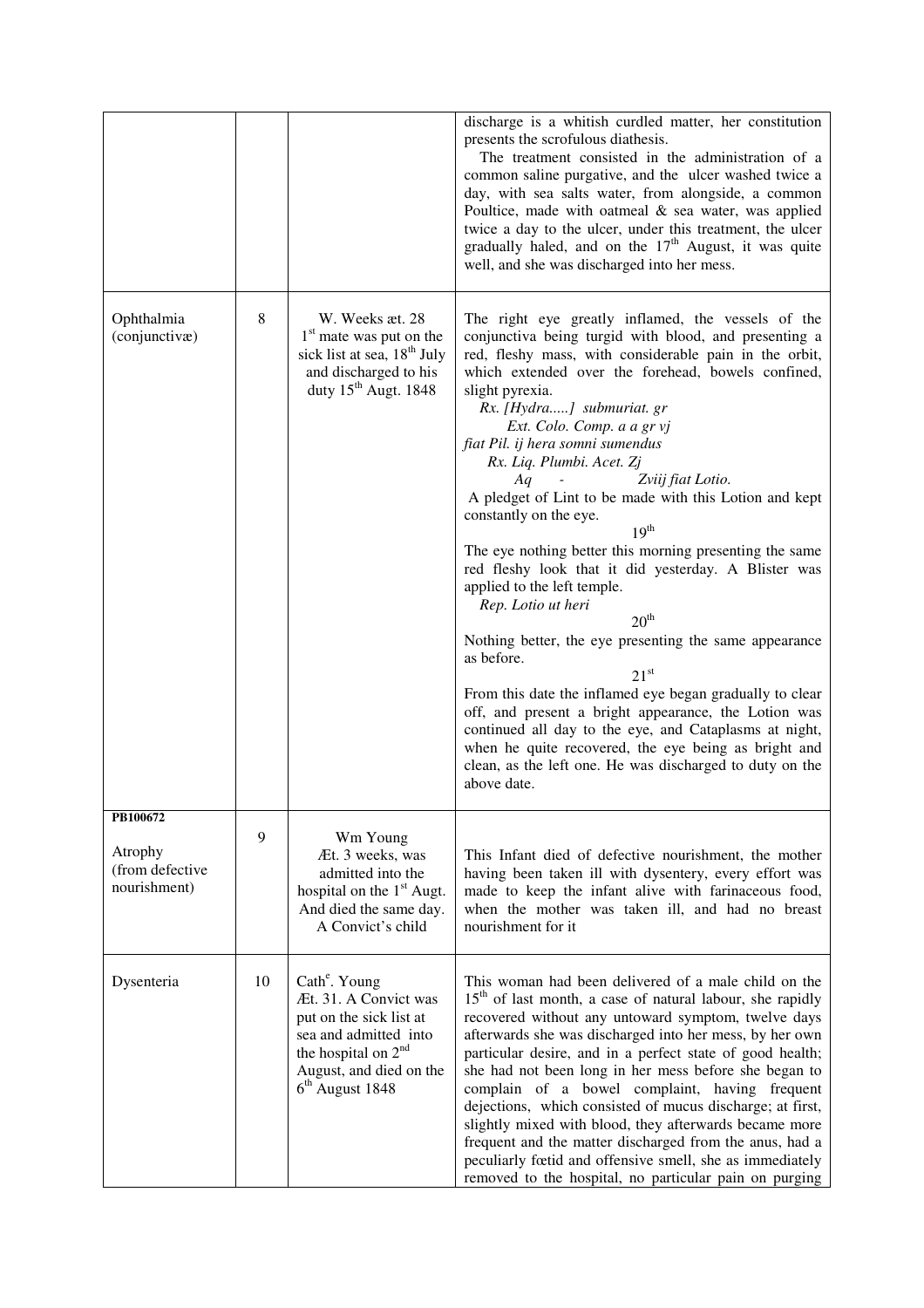|             |    |                                                                                                                                                                                            | over the colon and cocum<br>Rx. Ol. Ricini zvj<br>Aq. Menth. Pip. Zfs fiat Haust statim sumendus<br>At night she had a chalk draught with 40 drops of Tinct.<br>Opii.<br>$3^{rd}$<br>Passed a restless night, and is considerably worse this<br>morning, great emaciation and debility has already<br>supervened, quick and weak pulse, a sense of burning<br>heat and bearing down about the anus, faces peculiarly<br>fœtid and pass involuntarily.<br>Rx Mist. Cretæ Zvj<br>Tinct. Catechu ziij |
|-------------|----|--------------------------------------------------------------------------------------------------------------------------------------------------------------------------------------------|----------------------------------------------------------------------------------------------------------------------------------------------------------------------------------------------------------------------------------------------------------------------------------------------------------------------------------------------------------------------------------------------------------------------------------------------------------------------------------------------------|
|             |    |                                                                                                                                                                                            | Opii zj Mft Mistur. capiat cochl. iij ter vel quaterum in<br>die<br>Rx Hydrarg. submuriat gr vj<br>Opii Colati gr vj fiat Pil. xij capiat 1 omnia hora<br>a blister was applied over the colon & cocum<br>4 <sup>th</sup>                                                                                                                                                                                                                                                                          |
|             |    |                                                                                                                                                                                            | Passed another restless night, and is getting worse,<br>debility excessive. This morning passes by the anus pure<br>unmixed blood, gave her very frequent draughts of Port<br>Wine and water, blister risen and dressed. Fomentations<br>have been applied to the abdomen without any benefit,<br>arrow root has been freely administered.<br>Rep. Medicament. ut antea<br>Vespere, continues to get worse, this evening some of the                                                               |
| PB100673    |    |                                                                                                                                                                                            | Nurses in the hospital, report, that the bloody discharge<br>proceeds from the vagina, and not from the anus, to<br>satisfy myself on this important point, I made an ocular<br>inspection of the vagina, at the same time I made a<br>considerable pressure over the uterus, when it appeared<br>that not a vestige of any discharge proceeded from the<br>latter viscus or vagina, but was wholly from the Anus.<br>Rx Spirit. Terebinth. Rect. Zfs                                              |
|             |    |                                                                                                                                                                                            | Succharum zij<br>Tinct. Opii g <sup>tte</sup> xxx<br>Aq. Menth. Pip. Zifs. fiat Haust. omnia hora<br>sumendus                                                                                                                                                                                                                                                                                                                                                                                      |
|             |    |                                                                                                                                                                                            | Rep. Medicament. ut antea<br>Continued the fomentations to the abdomen.                                                                                                                                                                                                                                                                                                                                                                                                                            |
|             |    |                                                                                                                                                                                            | $\varsigma^{\mathrm{th}}$<br>This morning she is rapidly sinking, faces passing<br>involuntarily, no hopes of her recovery. The Remedied<br>that have been resorted to have had no effect.<br>$6^{\rm th}$                                                                                                                                                                                                                                                                                         |
|             |    |                                                                                                                                                                                            | Passed a restless night, and is much worse this morning,<br>towards midnight she became suddenly easy and quiet, at<br>midnight she died, a rapidly fatal case of coco-colitis                                                                                                                                                                                                                                                                                                                     |
| Melancholia | 11 | Cath <sup>e</sup> McNamara<br>Æt: 25 Convict<br>was put on the sick list<br>$22nd$ June and removed<br>into the hospital 2 <sup>nd</sup><br>Augt, died at sea 2 <sup>nd</sup><br>Sept 1848 | This convict possessed a weak and delicate constitution,<br>had the melancholic temperament in an exquisite degree<br>- she had been under Medical treatment in the Infirmary<br>of Grange Gorman Penitentiary, pervious to her<br>embarkation in the Kinnear. In Kingstown harbour,<br>Dublin, she was thrown into a violent hysterical fit at the<br>sight of a Roman Catholic priest, (who officially and<br>with permission from the authorities in the Castle)                                |
|             |    |                                                                                                                                                                                            | visited the prisoners on board, from which fit she was a                                                                                                                                                                                                                                                                                                                                                                                                                                           |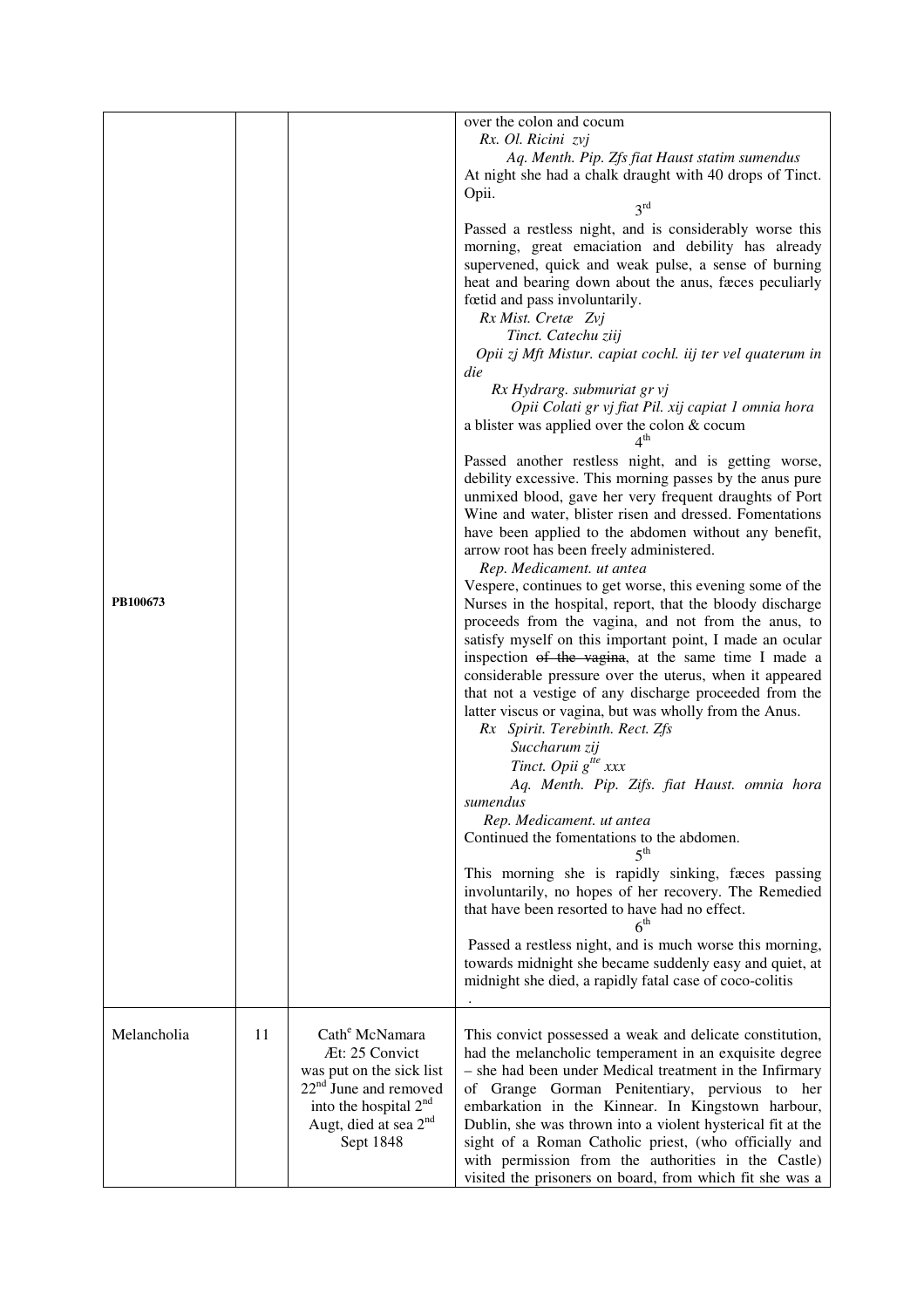| PB100674             |    |                                                                                                                                                                          | length of time before she recovered. I may date her<br>illness in the Kinnear from this time, being then first<br>occasion she had of sending for $me$ – after the ship got to<br>sea she was excessively sea sick, and suffered greatly<br>from its depressing effects, and was afterwards<br>constantly complaining of gastric affections,<br>as<br>flatulency, loss of appetite, costiveness; with dejection of<br>spirits, great timidity, fancying every moment that the<br>vessel was going down with her, what characterised<br>more particularly her complaint was her fickleness of<br>temper, and fondness for solitude, some of the women<br>stated that she confessed to them that she had committed<br>some very heinous crime which preyed on her mind. To<br>extreme depression of spirits succeeded partial or chronic<br>insanity, which manifested itself by talking incoherently<br>and by strong desire to die or terminate her existence,<br>some attempts at which she made by getting out at the<br>hospital stern-ports, - anxiety for the future and grief for<br>the past was always uppermost in her mind, she also<br>seemed to feel her situation as a convict most keenly,<br>never associating or even talking to any of her fellow<br>prisoners – at last it was impossible to divest her mind<br>from the melancholy train of thought which had taken<br>possession of it, and the mental derangement became<br>quite established, she became sullen and morose, and it<br>was with difficulty that an answer could be got from her,<br>$\&$ it was through threats $\&$ coakings (coaxing?) that she<br>was at last induced to take any nourishment.<br>To enumerate the daily treatment of this unhappy<br>Convict, would be an unprofitable task; suffice to say,<br>that every medicine applicable to her care were in turns<br>made use of $-$ the Secretions both biliary and gastric<br>Tonics, Alteratives,<br>closely<br>attended to,<br>were<br>counterirritants, stomachics, stimulants as red wine,<br>which she got every day, with preserved meat soup,<br>Arrowroot, Sago, daily, and in abundance - in short,<br>every attention was paid to her in the hospital,<br>notwithstanding she became greatly reduced, and<br>continued for a considerable time in a helpless state of<br>imbecility, her faces and urine passing involuntarily,<br>when death put a period to her miserable existence on the<br>above date. |
|----------------------|----|--------------------------------------------------------------------------------------------------------------------------------------------------------------------------|-------------------------------------------------------------------------------------------------------------------------------------------------------------------------------------------------------------------------------------------------------------------------------------------------------------------------------------------------------------------------------------------------------------------------------------------------------------------------------------------------------------------------------------------------------------------------------------------------------------------------------------------------------------------------------------------------------------------------------------------------------------------------------------------------------------------------------------------------------------------------------------------------------------------------------------------------------------------------------------------------------------------------------------------------------------------------------------------------------------------------------------------------------------------------------------------------------------------------------------------------------------------------------------------------------------------------------------------------------------------------------------------------------------------------------------------------------------------------------------------------------------------------------------------------------------------------------------------------------------------------------------------------------------------------------------------------------------------------------------------------------------------------------------------------------------------------------------------------------------------------------------------------------------------------------------------------------------------------------------------------------------------------------------------------------------------------------------------------------------------------------------------------------------------------------------------------------------------------------------------------------------------------------------------------------------------------------------------------------------------------------------------------------------------------------------------------------------------------|
| Debility<br>PB100675 | 12 | Sarah Burnett<br>Æt. 65. Convict<br>was admitted into the<br>hospital at sea on the 5 <sup>th</sup><br>August and discharged<br>into her mess on the<br>$5th$ Sept. 1848 | This is an old woman of sixty-five, remarkable tall and<br>guant (gaunt?) in appearance, and was at the time of her<br>admission into the hospital in a very debilitated state, no<br>other complaint being visible about her at the time, but<br>shortly after her admission she had a very severe<br>Catarrhal affection, with distressing cough, and copious<br>expectoration of mucus, no pyrexia, she also complains<br>of a bowel affection as griping with great looseness.<br>Rx. Mist. Cretæ Zviij<br>Pul. Ipec. Comp.zfs<br>Tinct. Catechu Zj Mft mist cujus capiat cochl. ij<br>mag. ter vel quatum in die.                                                                                                                                                                                                                                                                                                                                                                                                                                                                                                                                                                                                                                                                                                                                                                                                                                                                                                                                                                                                                                                                                                                                                                                                                                                                                                                                                                                                                                                                                                                                                                                                                                                                                                                                                                                                                                                  |
|                      |    |                                                                                                                                                                          | A night a Sudorific Draught was administered, ordered to<br>have Arrow root, Sago, etc with preserved meat soup for<br>her dinner every day, also about 1/2 gill of red wine.                                                                                                                                                                                                                                                                                                                                                                                                                                                                                                                                                                                                                                                                                                                                                                                                                                                                                                                                                                                                                                                                                                                                                                                                                                                                                                                                                                                                                                                                                                                                                                                                                                                                                                                                                                                                                                                                                                                                                                                                                                                                                                                                                                                                                                                                                           |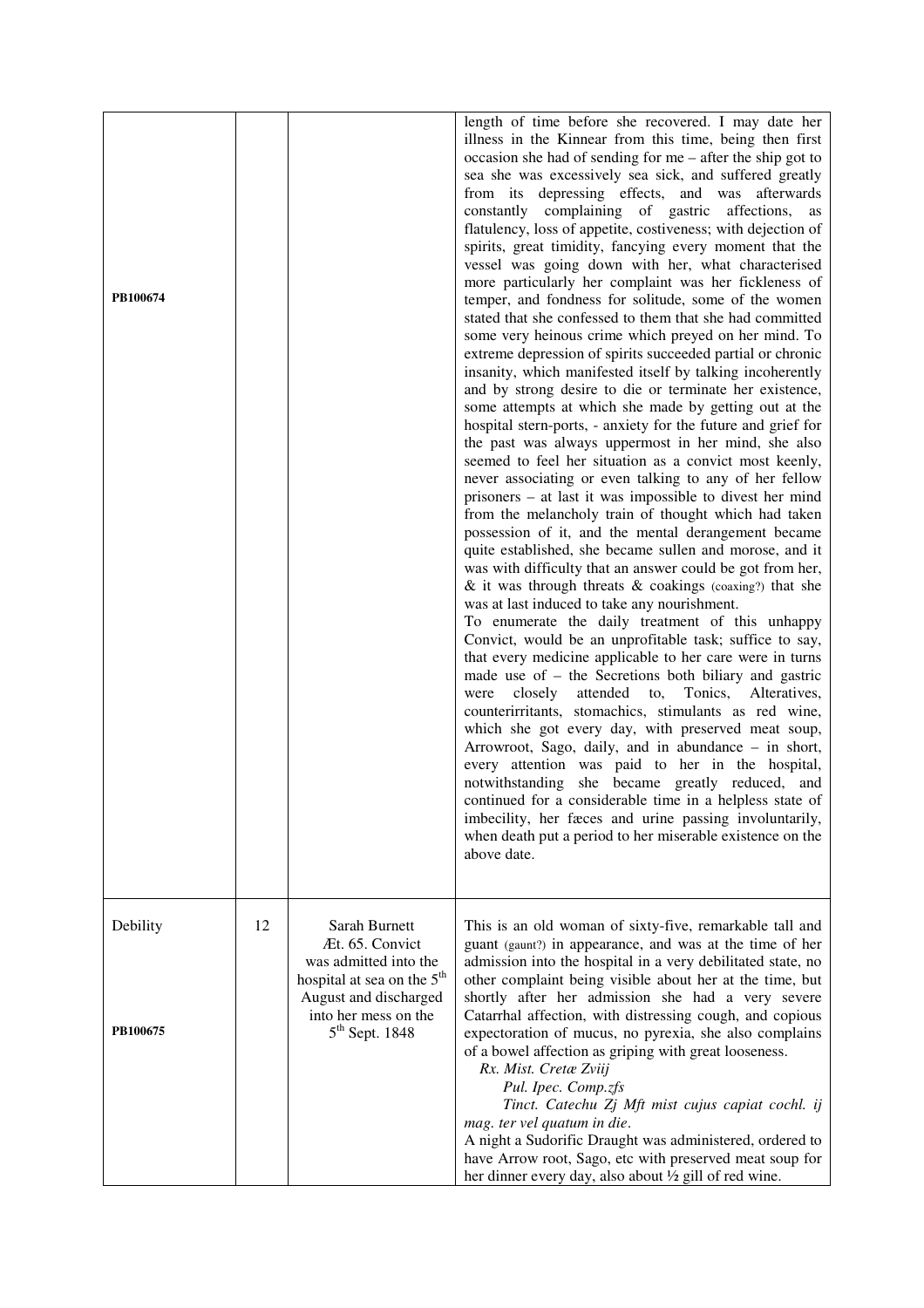|                      |    |                                                                                                                                                 | 16 <sup>th</sup><br>Passed a restless night and is nothing better, this<br>morning, cough very troublesome and expectoration of<br>mucus copious. Bowel complaint something better.<br>Applicand. Emplastr. Lyttæ ad Scrobiculus Cordis<br>Rep. Medicament. ut antea<br>Rx. Tinct. Opii. $g^{tt\alpha}$ xxv<br>Pul. Ipeca. comp. gr x<br>Aq. Menth. Pip. Zifs<br>fiat. Haust. hora somni -sumendus<br>17 <sup>th</sup><br>Slept better last night, blister risen, cough &<br>expectoration not so troublesome, less pain in the chest,<br>bowel complaint nearly well. Cont. The preserved meat<br>soup & wine as before.<br>Rep. Medicament. ut heri<br>$18^{th}$<br>This morning she is much better, cough<br>and<br>expectoration not so much, bowel complaint nearly well.<br>Ordered the same nourishment as before. Also the same<br>medicines.<br>19 <sup>th</sup><br>Not so well this morning complains of being sick in the<br>night. cough not so troublesome.<br>Rx. Infus. Quassia Zj<br>Tinct. Rhei zj fiat<br>Haust. ter in die sumendus<br>Omittr. Mist Cretæ at night. She took an Anodyne<br>draught<br>20 <sup>th</sup><br>Passed a good night, cough & expectoration nearly well.<br>Ordered the same nourishing food as before.<br>21 <sup>st</sup><br>debility<br>only<br>well,<br>Doing<br>remains,<br>cough<br>&<br>expectoration are nearly well. bowel complaint quite<br>well, in this manner she continued daily to gain strength<br>& was discharged out of the hospital on the above date<br>quite recovered. |
|----------------------|----|-------------------------------------------------------------------------------------------------------------------------------------------------|--------------------------------------------------------------------------------------------------------------------------------------------------------------------------------------------------------------------------------------------------------------------------------------------------------------------------------------------------------------------------------------------------------------------------------------------------------------------------------------------------------------------------------------------------------------------------------------------------------------------------------------------------------------------------------------------------------------------------------------------------------------------------------------------------------------------------------------------------------------------------------------------------------------------------------------------------------------------------------------------------------------------------------------------------------------------------------------------------------------------------------------------------------------------------------------------------------------------------------------------------------------------------------------------------------------------------------------------------------------------------------------------------------------------------------------------------------------------------------------------------------------------------------------------|
| PB100676<br>Diarrhœa | 13 | Mary Power<br>Æt. 67. Convict<br>was put on the sick list<br>at sea $7th$ August and<br>discharged into her<br>Mess 31 <sup>st</sup> Augt. 1848 | This another old woman of 67 years of age, very infirm,<br>complaining of great looseness, with griping pains in the<br>bowels, and is otherwise in a very debilitated state of<br>health. no pyrexia, no appetite.<br>Rx. Mist. Cretæ Zviij<br>Pul. Ipecac. comp. Zfs<br>Tinct. Catechu zj Mft Mist. cujus capiat cochl: ij<br>mag ter vel quaterve in die capionum<br>Rx. Opii Colati gr i fiat Pil hora somni sumendus<br>Ordered Arrowroot, Sago, and preserved meat for dinner<br>with a little red wine.<br>8 <sup>th</sup><br>Bowel Complaint not so troublesome, slept well in the<br>night, no unpleasant but debility.<br>9 <sup>th</sup><br>Passed a good night, bowel complaint much better.<br>Rep. Medicament. ut heri<br>$10^{\text{th}}$<br>From this day she rapidly recovered her strength, the<br>bowel complaint and every other unpleasant symptom                                                                                                                                                                                                                                                                                                                                                                                                                                                                                                                                                                                                                                                                    |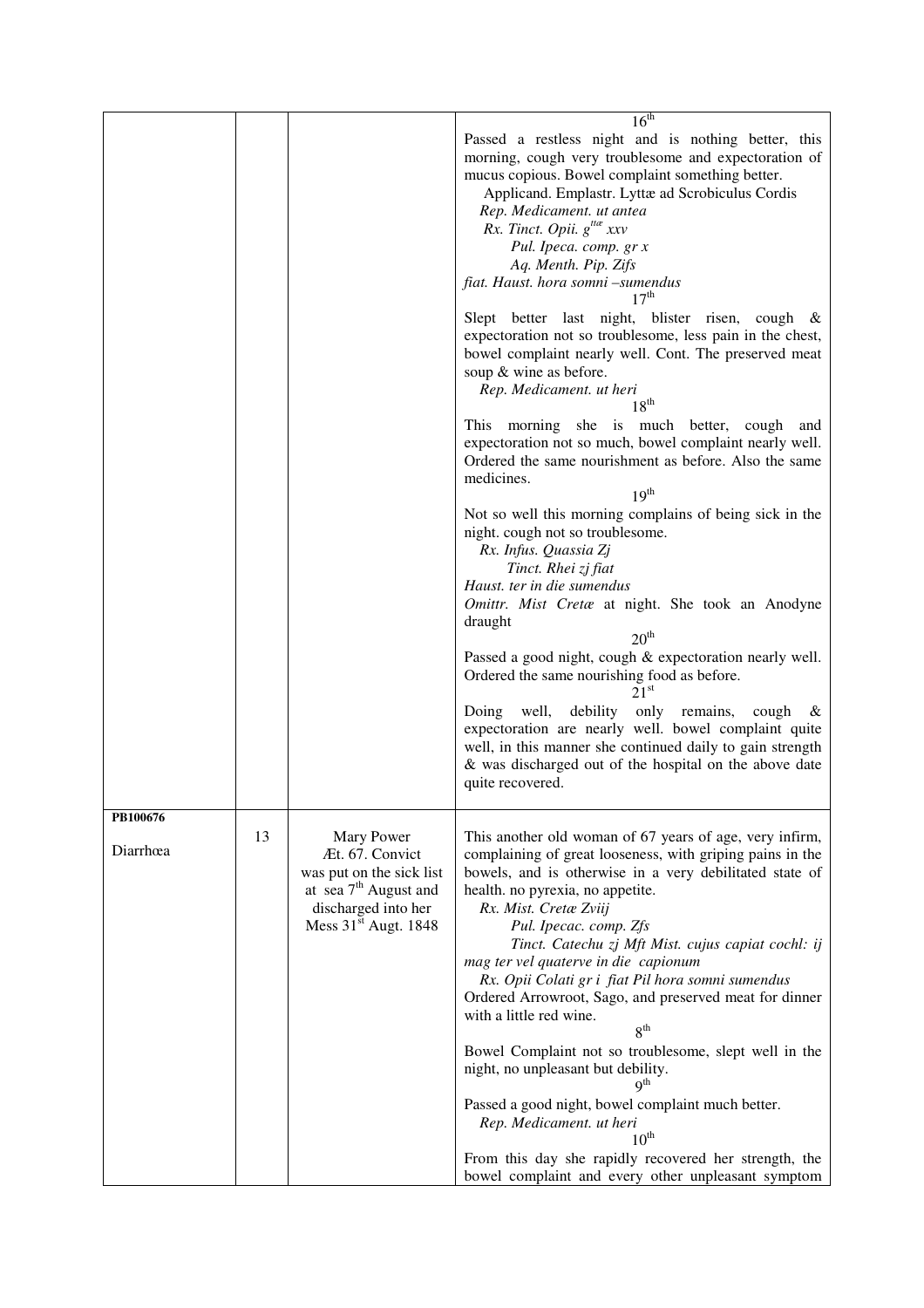|                        |    |                                                                                                                                                                                                                       | vanished, and she was discharged into her Mess on the<br>above date.                                                                                                                                                                                                                                                                                                                                                                                                                                                                                                                                                                                                                                                                                                                                                                                                                                                                                                                                                                                                                                                                                                                                                                                                                                                                                                                                                                                                                                                                                                                                                                                                                                                                                                                                                                                                                                                                                               |
|------------------------|----|-----------------------------------------------------------------------------------------------------------------------------------------------------------------------------------------------------------------------|--------------------------------------------------------------------------------------------------------------------------------------------------------------------------------------------------------------------------------------------------------------------------------------------------------------------------------------------------------------------------------------------------------------------------------------------------------------------------------------------------------------------------------------------------------------------------------------------------------------------------------------------------------------------------------------------------------------------------------------------------------------------------------------------------------------------------------------------------------------------------------------------------------------------------------------------------------------------------------------------------------------------------------------------------------------------------------------------------------------------------------------------------------------------------------------------------------------------------------------------------------------------------------------------------------------------------------------------------------------------------------------------------------------------------------------------------------------------------------------------------------------------------------------------------------------------------------------------------------------------------------------------------------------------------------------------------------------------------------------------------------------------------------------------------------------------------------------------------------------------------------------------------------------------------------------------------------------------|
| Dysenteria<br>PB100677 | 14 | Mary Orr æt. 40<br>put on the sick list at<br>sea on 9 <sup>th</sup> Augt. And<br>admitted into the<br>hospital on 18 <sup>th</sup> .<br>Discharged quite well<br>into her Mess on the<br>$25^{\text{th}}$ Augt. 1848 | This woman has been for some time previous to her<br>admission into the hospital complaining of a bowel<br>complaint which consisted of diarrhoea on the 18 <sup>th</sup> there<br>was considerable pyrexia, and a mucus discharge<br>intermixed with blood, tenesmus and tormina.<br>Rx. Ol. Ricini ziij<br>Aq. Menth. Pip. gr ij<br>Zfs fiat<br>Aq.<br>$\sim 100$<br>Haust. statim sumendus.<br>Vespere, - Castor oil has operated freely.<br>Rx Hydrarg. Submuriat gr xij<br>Opii. Colati gr xx fiat Pil. x capiat 1 omnia duas<br>hora.<br>$19^{th}$<br>The dysenteric complaint much better, slight pyrexia.<br>Ordered Arrowroot, Sago etc.<br>Rep. Medicament. ut antea<br>20 <sup>th</sup><br>Passed a good night and is doing better, still there is<br>blood discharged tenesmus & griping not so severe<br>Rx. Mist. Cretæ Zviij<br>Pul. Ipecac. Comp. Zfs<br>Tinct. Catechu zj Mft Mistura capiat cochl ij<br>mag. Omnia duas horas<br>Rep. Pil ut antea<br>Ordered the same nourishing diet.<br>21 <sup>st</sup><br>Passed a good night dysenteric complaint much<br>better, faces becoming more natural with very little<br>blood & mucus, no pyrexia, appetite returning.<br>Rep. Medicament. ut heri<br>22 <sup>nd</sup><br>Not so well today, passed a restless and was purged a<br>good deal in the night.<br>Rep. Medicament. ut heri.<br>23 <sup>rd</sup><br>This morning the bowel complaint is considerably better,<br>Ordered Arrowroot, Sago etc as before.<br>Rep. Mistura<br>Pil. Opii<br>$24^{\text{th}}$<br>Passed a good night and is much better this morning.<br>Rep. Medicament. ut heri<br>$25^{\text{th}}$<br>This morning she is free from any unpleasant symptom,<br>no pyrexia, stools becoming natural.<br>Rep. Mistura<br>Pil<br>$26^{\text{th}}$<br>This morning is convalescent, and continued rapidly to<br>recover her strength, the bowel complaint quite well, she<br>was discharged into her Mess on the above date. |
|                        |    |                                                                                                                                                                                                                       |                                                                                                                                                                                                                                                                                                                                                                                                                                                                                                                                                                                                                                                                                                                                                                                                                                                                                                                                                                                                                                                                                                                                                                                                                                                                                                                                                                                                                                                                                                                                                                                                                                                                                                                                                                                                                                                                                                                                                                    |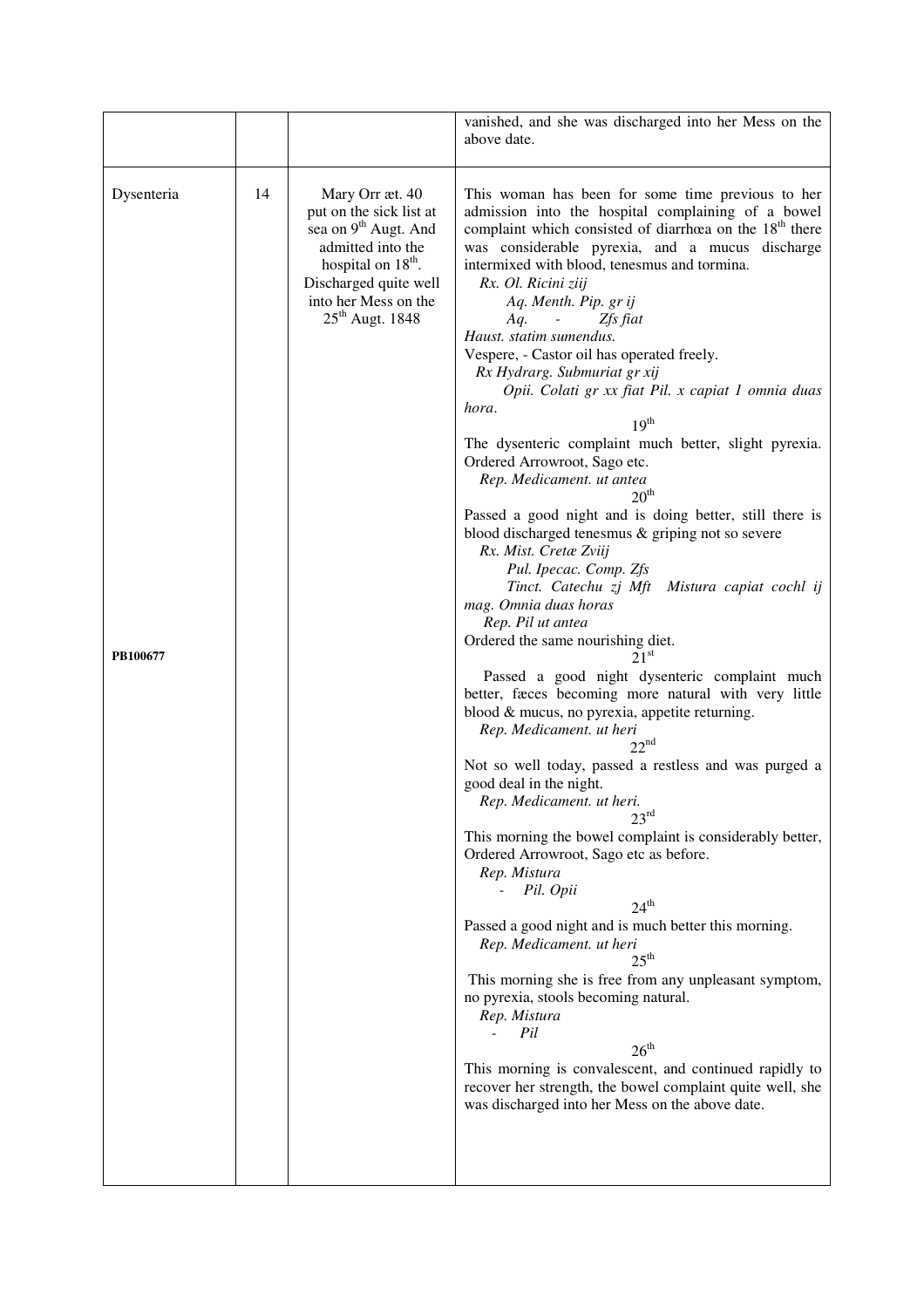| Hæmorrhois<br>PB100678 | 15 | Ellen Malley æt. 19.<br>put in the sick list at sea<br>and discharged into her<br>Mess on the<br>11th Sept. 1848 | This girl has external Piles forming three considerable<br>tumours (external) on the verge of the Anus, which bleed<br>profusely at times, at present her bowels are in a<br>constipated state, complains of headache, and there is<br>considerable constitutional disturbance, pyrexia, and<br>erythema of the Anus.<br>Rx. Ol. Ricini ziij<br>Tinct. Opii. gr xxv fiat Haust. statim sumendus<br>Ordered an Anodyne draught at bed time.<br>20 <sup>th</sup><br>Castor oil has operated freely, Piles slightly relieved and<br>not so painful.<br>Rx Cerat. Cetacei Zj<br>Tinct. Opii zj fiat Ungt. Utendum sæpe<br>Rx. Sulphur. Lot. Zj<br>Saccharum Zij<br>q.s. fiat Emultis capiat cochl ij vel iij<br>Aq.<br>ter quaterum in die.<br>$21st$ .<br>Hæmorrhoidal complaint much as yesterday, - Ordered<br>Arrowroot & Sago.<br>Rep. Medicament. ut heri<br>$22^{\text{nd}}$<br>Something better this morning<br>Rep. Medicament. ut antea.<br>23 <sup>rd</sup><br>This morning there is pungent pain in the perineum, with<br>a sense of bearing down, headache, and discharge of<br>blood from within the Anus, considerable pain in the<br>back or loins, with excoriations or erythema about the<br>anus, the perineum appears this morning to<br>be<br>considerable inflamed and very tender.<br>Rx. Ol. Ricini ziij<br>Tinct. Opii g <sup>ttæ</sup> xxv fiat Haust. statim sumendus.<br>24 <sup>th</sup><br>Complains this morning of a bowel complaint, griping<br>etc. the hæmorrhoid affection much better, perineum not<br>painful.<br>Rep. Medicament. ut heri<br>25 <sup>th</sup><br>Passed a good night, and feels much better this morning,<br>hæmorrhoidal complaint much better, has little or no<br>pain about the anus.<br>Rep. Medicament. ut antea |
|------------------------|----|------------------------------------------------------------------------------------------------------------------|---------------------------------------------------------------------------------------------------------------------------------------------------------------------------------------------------------------------------------------------------------------------------------------------------------------------------------------------------------------------------------------------------------------------------------------------------------------------------------------------------------------------------------------------------------------------------------------------------------------------------------------------------------------------------------------------------------------------------------------------------------------------------------------------------------------------------------------------------------------------------------------------------------------------------------------------------------------------------------------------------------------------------------------------------------------------------------------------------------------------------------------------------------------------------------------------------------------------------------------------------------------------------------------------------------------------------------------------------------------------------------------------------------------------------------------------------------------------------------------------------------------------------------------------------------------------------------------------------------------------------------------------------------------------------------------------------------------------------------------------------------------------------|
|                        |    |                                                                                                                  | $26^{th}$                                                                                                                                                                                                                                                                                                                                                                                                                                                                                                                                                                                                                                                                                                                                                                                                                                                                                                                                                                                                                                                                                                                                                                                                                                                                                                                                                                                                                                                                                                                                                                                                                                                                                                                                                                 |
|                        |    |                                                                                                                  | Has passed a good night, and is doing well. Every<br>unpleasant feeling has entirely vanished from the anus<br>and perineum.<br>Rep. Medicament. ut heri<br>27 <sup>th</sup>                                                                                                                                                                                                                                                                                                                                                                                                                                                                                                                                                                                                                                                                                                                                                                                                                                                                                                                                                                                                                                                                                                                                                                                                                                                                                                                                                                                                                                                                                                                                                                                              |
|                        |    |                                                                                                                  | Convalescent. From this date she rapidly recovered and<br>w as discharged from the hospital on the above date quite<br>well.                                                                                                                                                                                                                                                                                                                                                                                                                                                                                                                                                                                                                                                                                                                                                                                                                                                                                                                                                                                                                                                                                                                                                                                                                                                                                                                                                                                                                                                                                                                                                                                                                                              |
|                        |    |                                                                                                                  |                                                                                                                                                                                                                                                                                                                                                                                                                                                                                                                                                                                                                                                                                                                                                                                                                                                                                                                                                                                                                                                                                                                                                                                                                                                                                                                                                                                                                                                                                                                                                                                                                                                                                                                                                                           |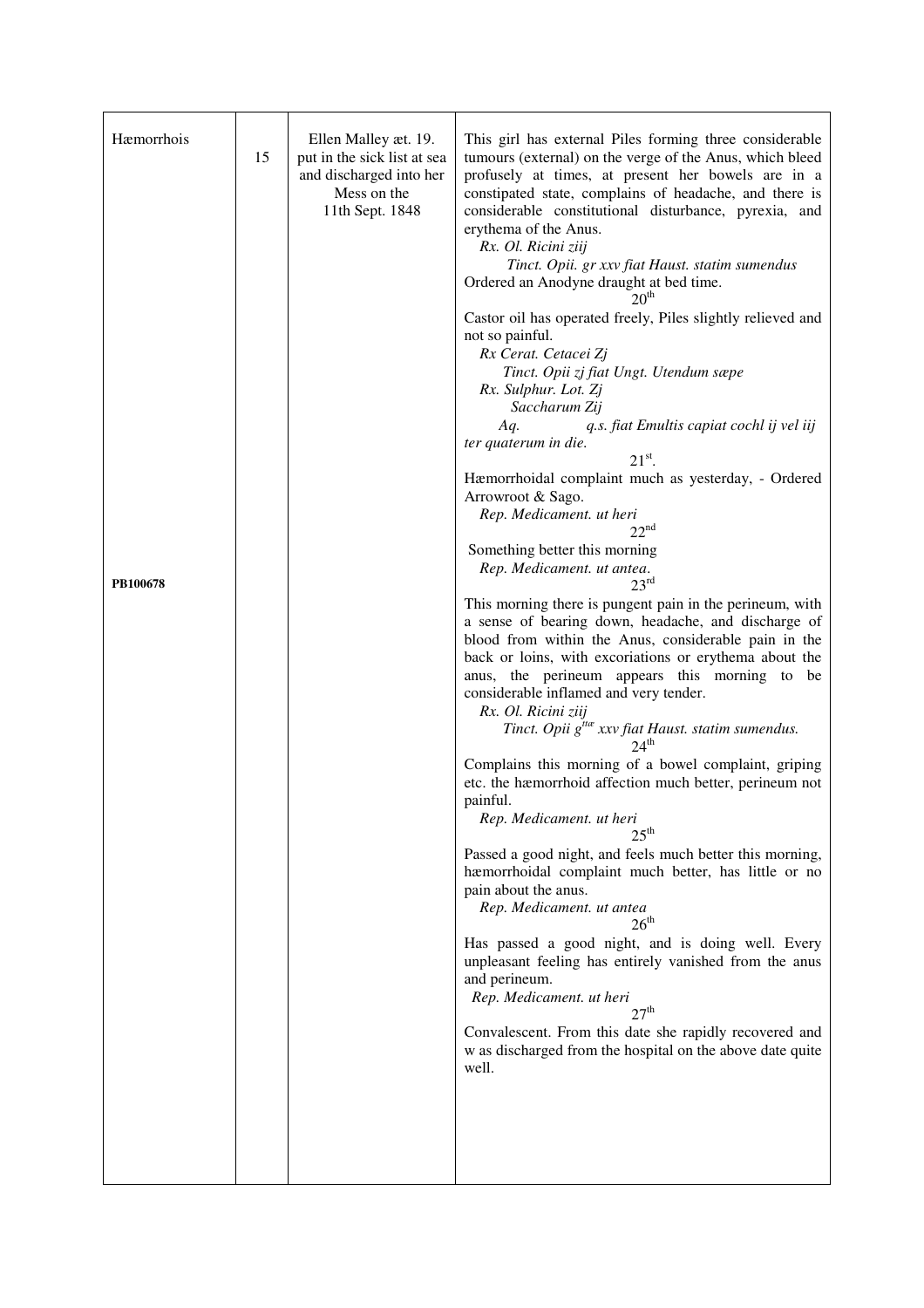| Catarrhus    | 16 | Ellen Kelly æt. 48<br>Convict put in the sick<br>list at sea 29 <sup>th</sup> August<br>and discharged out of<br>the sick list 5 <sup>th</sup> Sept.<br>1848 | This woman has severe Catarrhal affection of the<br>mucous membrane of the nares, fauce & bronchiæ, a<br>distressing cough with copious expectoration of mucus,<br>skin hot and dry, pulse full & quick, great thirst, also<br>complains of pain in the breast upon taking a deep<br>inspiration.<br>Rx Pul. Rhei gr x<br>Mag. Sulphat. z vj<br>Aq. Menth. Pip. Zij fiat Haust. statim sumendus<br>A blister as also applied to the breast, and the following<br>draught given at bedtime.<br>Rx Pul. Ipec. Comp. gr x<br>Aq. Menth. Pip. Zifs fiat Haust. |
|--------------|----|--------------------------------------------------------------------------------------------------------------------------------------------------------------|------------------------------------------------------------------------------------------------------------------------------------------------------------------------------------------------------------------------------------------------------------------------------------------------------------------------------------------------------------------------------------------------------------------------------------------------------------------------------------------------------------------------------------------------------------|
|              |    |                                                                                                                                                              | 30 <sup>th</sup><br>The Saline Draught operated freely and the blister has<br>risen. Complains of being poorly this morning. Ordered<br>Arrowroot.<br>$31^{\rm st}$<br>Passed a good night, and feels much better this morning.<br>Cough troublesome, pain of breast entirely gone, bowels                                                                                                                                                                                                                                                                 |
| PB100679     |    |                                                                                                                                                              | open, no pyrexia, this morning she has the following<br>cough mixture.<br>Rx. Mist. Ammoniac Zviij<br>Tinct. Scillæ ziij<br>Digitalis zj<br>Misce. cochlare mag. urgent tussi sumendum.                                                                                                                                                                                                                                                                                                                                                                    |
|              |    |                                                                                                                                                              | $1st$ Sept.<br>Passed a good night and feels much better this morning,<br>blister dressed cough and expectoration not so<br>troublesome. Ordered Arrowroot etc.<br>Rep. Medicament. ut antea<br>2 <sup>nd</sup>                                                                                                                                                                                                                                                                                                                                            |
|              |    |                                                                                                                                                              | Catarrhal affectation is much better, cough not so<br>troublesome, and feels quite comfortable and free from<br>pain. Ordered a little preserved meat soup for her dinner.<br>Rep. Medicament. ut heri<br>$3^{\text{rd}}$                                                                                                                                                                                                                                                                                                                                  |
|              |    |                                                                                                                                                              | Passed a good night, and is doing well, blister dressed,<br>Ordered the same nourishment as before.<br>4 <sup>th</sup>                                                                                                                                                                                                                                                                                                                                                                                                                                     |
|              |    |                                                                                                                                                              | Convalescent, Rep. Medicament. ut heri<br>$5$ <sup>th</sup>                                                                                                                                                                                                                                                                                                                                                                                                                                                                                                |
|              |    |                                                                                                                                                              | Quite well discharged out of the hospital on the above<br>date.                                                                                                                                                                                                                                                                                                                                                                                                                                                                                            |
| Accouchement | 17 | Mary Watson or<br>Murray æt: 30<br>Convict was admitted<br>into the hospital on the<br>$22nd$ Augt. and<br>discharged to her Mess<br>$10^{th}$ Sept 1848     | This woman was admitted into the hospital about an hour<br>before true labour pains came on; in another hour she<br>was delivered of a large male child, the placenta etc<br>being expelled by the next contraction of the Uterus, no<br>hæmorrhage ensured, 40 drops [xx Laudanum were<br>afterwards given in a little peppermint water, and she<br>obtained a refreshing sleep.<br>23 <sup>rd</sup>                                                                                                                                                      |
|              |    |                                                                                                                                                              | This morning she is free from every unpleasant<br>symptom, lochial discharge not too profuse. The<br>excretions regular & natural. Ordered some Gruel &<br>Arrowroot, at night an Anodyne Draught was taken.                                                                                                                                                                                                                                                                                                                                               |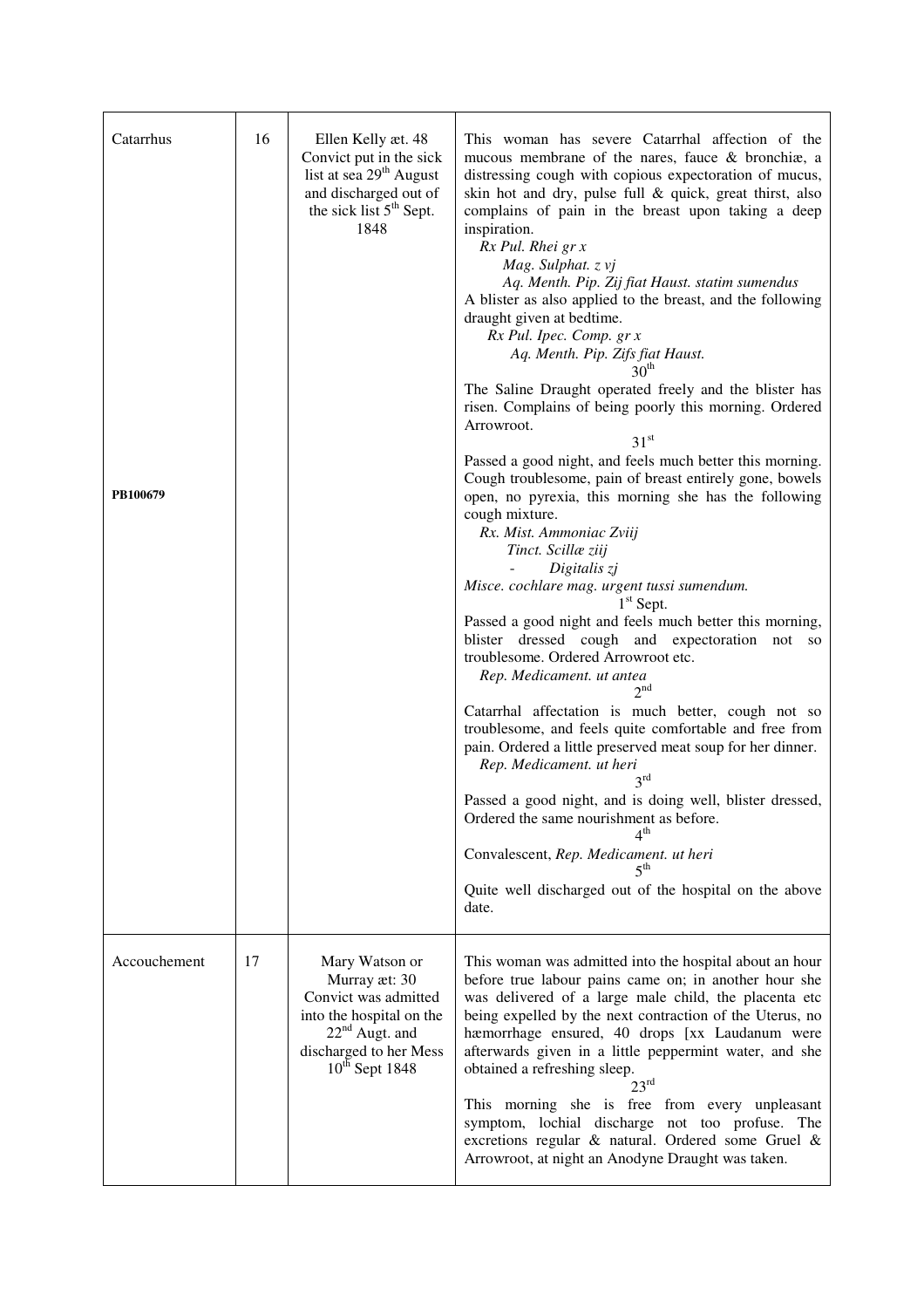|                 | 24 <sup>th</sup>                                                                                                                                                                                                                                                                                                                                                                                                                                                                   |
|-----------------|------------------------------------------------------------------------------------------------------------------------------------------------------------------------------------------------------------------------------------------------------------------------------------------------------------------------------------------------------------------------------------------------------------------------------------------------------------------------------------|
|                 | Passed a good night and is doing well, free from every<br>unpleasant symptom. Ordered the same nutriment s<br>yesterday. Infant doing well.<br>$25^{\text{th}}$                                                                                                                                                                                                                                                                                                                    |
| <b>PB100680</b> | Passed another good night notwithstanding the ship<br>rolled a good deal. Repeated the same nourishment.<br>$26^{\text{th}}$                                                                                                                                                                                                                                                                                                                                                       |
|                 | Slept very well last night, and is doing, so is the Infant,<br>bowels rather constipated.<br>Rx. Ol. Ricini Zj<br>Aq. Menth. Pip. Zfs<br>fiat Haust statim sumendus<br>Ordered some preserved meat soup.                                                                                                                                                                                                                                                                           |
|                 | 27 <sup>th</sup><br>Mother and Infant doing well. Castor oil has operated<br>thrice with the mother. Ordered the same nourishment as<br>yesterday.<br>$28^{th}$                                                                                                                                                                                                                                                                                                                    |
|                 | Convalescent, - lochial discharge gradually lessening;<br>Ordered the same nourishment as before, with an<br>addition of a glass of wine.<br>29 <sup>th</sup>                                                                                                                                                                                                                                                                                                                      |
|                 | Doing well, Ordered the same nourishment as yesterday.<br>30 <sup>th</sup>                                                                                                                                                                                                                                                                                                                                                                                                         |
|                 | Not a single bad symptom, bowels regular and soluble,<br>also passes urine plentifully & naturally.<br>Rep. Medicament. ut heri<br>31 <sup>st</sup>                                                                                                                                                                                                                                                                                                                                |
|                 | Mother and Infant are doing well. Ordered the same<br>nourishment as before which she now gets in abundance<br>also two glassfuls of wine daily.<br>$1st$ September                                                                                                                                                                                                                                                                                                                |
|                 | Mother and Infant doing well, - the mother has an<br>abundance of breast nourishment for the infant.<br>Rep. Medicament. ut heri<br>2 <sup>nd</sup>                                                                                                                                                                                                                                                                                                                                |
|                 | Convalescent. Has had the same nourishment as before.<br>$3^{\text{rd}}$                                                                                                                                                                                                                                                                                                                                                                                                           |
|                 | This morning she is not so well, the lochial discharge,<br>which had nearly ceased, is again come on as profusely<br>as ever, in consequence of a fright she received last<br>night, the ship being caught in a heavy squall, heeled<br>over considerably, before they could shorten sail to it,<br>which so frightened the whole of the prisoners, that they<br>thought the vessel was going down, when the most bitter<br>wailings and lamentations was set up by the prisoners, |
|                 | that it was fully an hour afterwards before they could be<br>quieted.<br>Rx. Pul. Rhei gr x<br>Mag. Sulphat. zii<br>Aq. Menth. Pip Zij<br>fiat Haust statim sumendus                                                                                                                                                                                                                                                                                                               |
|                 | 4 <sup>th</sup><br>Passed a good, and is much better this morning, the<br>draught operated gently with her lochial discharge less.                                                                                                                                                                                                                                                                                                                                                 |
| PB100681        | 5 <sup>th</sup><br>Passed a comfortable night, and has got over her fright,<br>lochial discharge has again disappeared. Infant doing<br>Rep. Medicament. ut heri<br>well.                                                                                                                                                                                                                                                                                                          |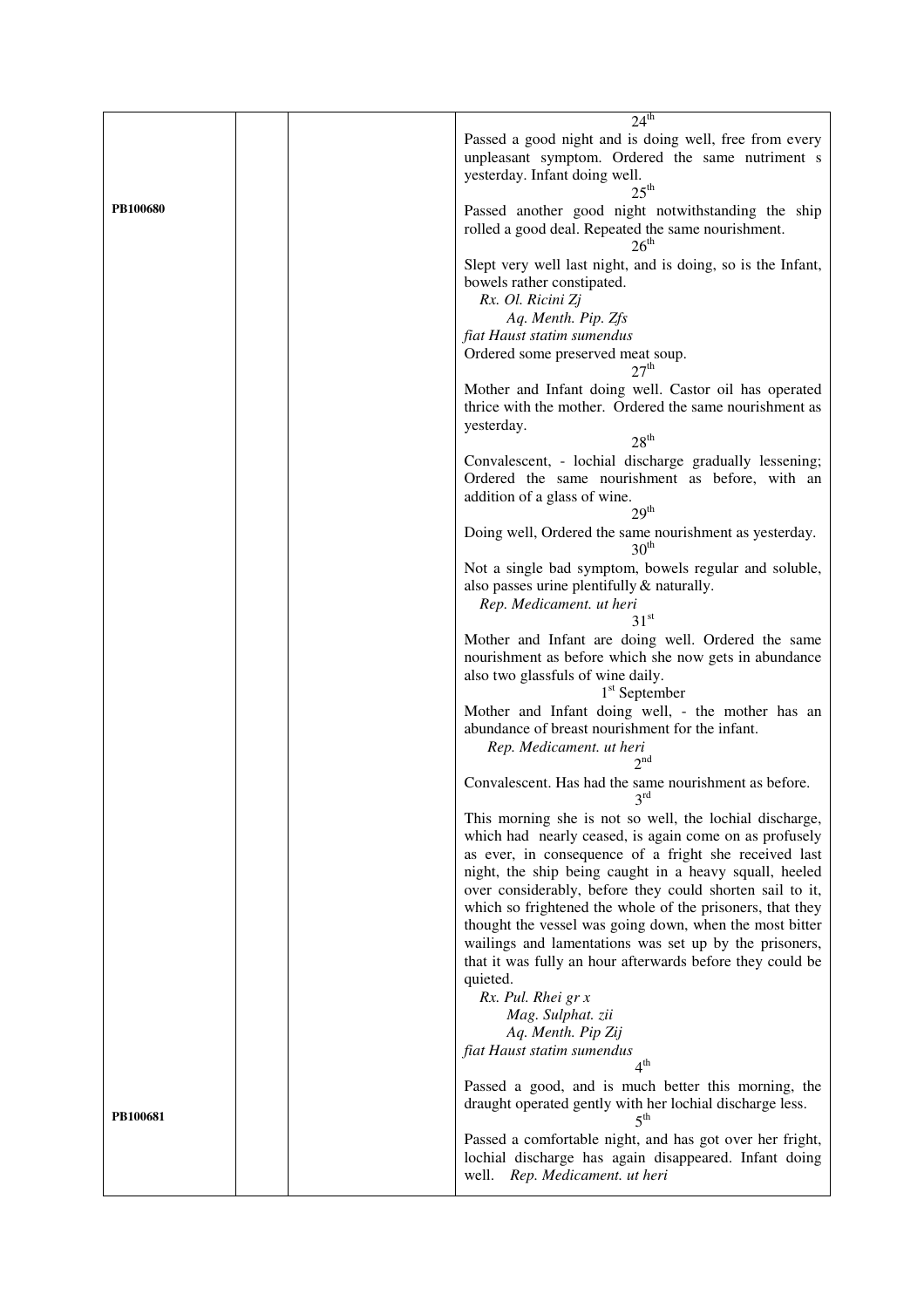|            |    |                                                                                                                                                | 6 <sup>th</sup>                                                                                                                                                                                                                                                                                                                                                                                                                                                                                                                                                                                                                                             |
|------------|----|------------------------------------------------------------------------------------------------------------------------------------------------|-------------------------------------------------------------------------------------------------------------------------------------------------------------------------------------------------------------------------------------------------------------------------------------------------------------------------------------------------------------------------------------------------------------------------------------------------------------------------------------------------------------------------------------------------------------------------------------------------------------------------------------------------------------|
|            |    |                                                                                                                                                | Convalescent. Ordered the same nourishment as before.<br>7 <sup>th</sup><br>From this date she rapidly recovered and was discharged                                                                                                                                                                                                                                                                                                                                                                                                                                                                                                                         |
|            |    |                                                                                                                                                | into her Mess quite well on the 10 <sup>th</sup> Sept. 1848.                                                                                                                                                                                                                                                                                                                                                                                                                                                                                                                                                                                                |
| Dysenteria | 18 | Alice Geehan<br>Æt: 13 Convict<br>admitted into the<br>hospital 20 <sup>th</sup> Augt. and<br>discharged into her<br>Mess the $7th$ Sept. 1848 | This girl has been for some time now complaining of a<br>bowel complaint to her mess women – at the date of her<br>admission into the hospital, there was considerable<br>pyrexia, with severe gripping pains in the bowels, and<br>frequency of pulse, nausea, and vomiting occasionally,<br>loss of appetite with frequent discharge of a peculiarly<br>fœtid matter from the anus, being sometimes pure mucus<br>or mucus mixed with blood, & not unlike putrid saules,<br>considerable emaciation and debility has already<br>supervened.<br>Rx. Hydrarg. Submuriat. gr xij<br>Opii Colati gr iij fiat Pil. xij Capiat 1 omnia hora<br>21 <sup>st</sup> |
|            |    |                                                                                                                                                | Passed a better night, bowels much in the same state as<br>yesterday still passing blood, with considerable griping.<br>Ordered Arrowroot and farinaceous food.<br>Rep. Pil. ut heri<br>Rx. Mistura Cretæ ziij<br>Opii zfs Mft. Mistura. Capiat cochl.ij                                                                                                                                                                                                                                                                                                                                                                                                    |
|            |    |                                                                                                                                                | mag. ter quatum in die<br>Ordered the same nourishment as before.<br>22 <sup>nd</sup>                                                                                                                                                                                                                                                                                                                                                                                                                                                                                                                                                                       |
|            |    |                                                                                                                                                | Passed a good night and is considerably better this<br>morning, less pyrexia.<br>Rep. Medicament. ut heri<br>$23^{\text{rd}}$                                                                                                                                                                                                                                                                                                                                                                                                                                                                                                                               |
|            |    |                                                                                                                                                | The dysenteric complaint much better, less pyrexia etc.<br>Rep. Medicament. ut heri<br>$24^{\text{th}}$                                                                                                                                                                                                                                                                                                                                                                                                                                                                                                                                                     |
|            |    |                                                                                                                                                | This morning complains of a headache has more fever.<br>Rep. Medicament. ut heri<br>$25^{\text{th}}$                                                                                                                                                                                                                                                                                                                                                                                                                                                                                                                                                        |
| PB100682   |    |                                                                                                                                                | This morning she is much worse, the dysenteric<br>complaint very troublesome, dejections very frequent,<br>faces mixed with pure blood, and very slimy with<br>considerable pyrexia<br>26 <sup>th</sup>                                                                                                                                                                                                                                                                                                                                                                                                                                                     |
|            |    |                                                                                                                                                | Passed a restless night, tenesmus and tormina faces<br>muco-sanguineous<br>Rep. Medicament. ut heri<br>A large Blister was also applied along the course of the                                                                                                                                                                                                                                                                                                                                                                                                                                                                                             |
|            |    |                                                                                                                                                | colon, both transverse and descending.<br>27 <sup>th</sup>                                                                                                                                                                                                                                                                                                                                                                                                                                                                                                                                                                                                  |
|            |    |                                                                                                                                                | Passed a restless night, dysenteric complaint has not been<br>so troublesome during the night. Blister risen & dressed.<br>Rep. Pul ut heri<br>Mist. Cretæ ut antea                                                                                                                                                                                                                                                                                                                                                                                                                                                                                         |
|            |    |                                                                                                                                                | Ordered arrowroot as before<br>28 <sup>th</sup>                                                                                                                                                                                                                                                                                                                                                                                                                                                                                                                                                                                                             |
|            |    |                                                                                                                                                | Passed a good night, and is much better this morning,<br>tormina & tenesmus have quite left her, no pyrexia,<br>blister dressed considerable discharge from it.<br>Rep. Medicament. ut heri                                                                                                                                                                                                                                                                                                                                                                                                                                                                 |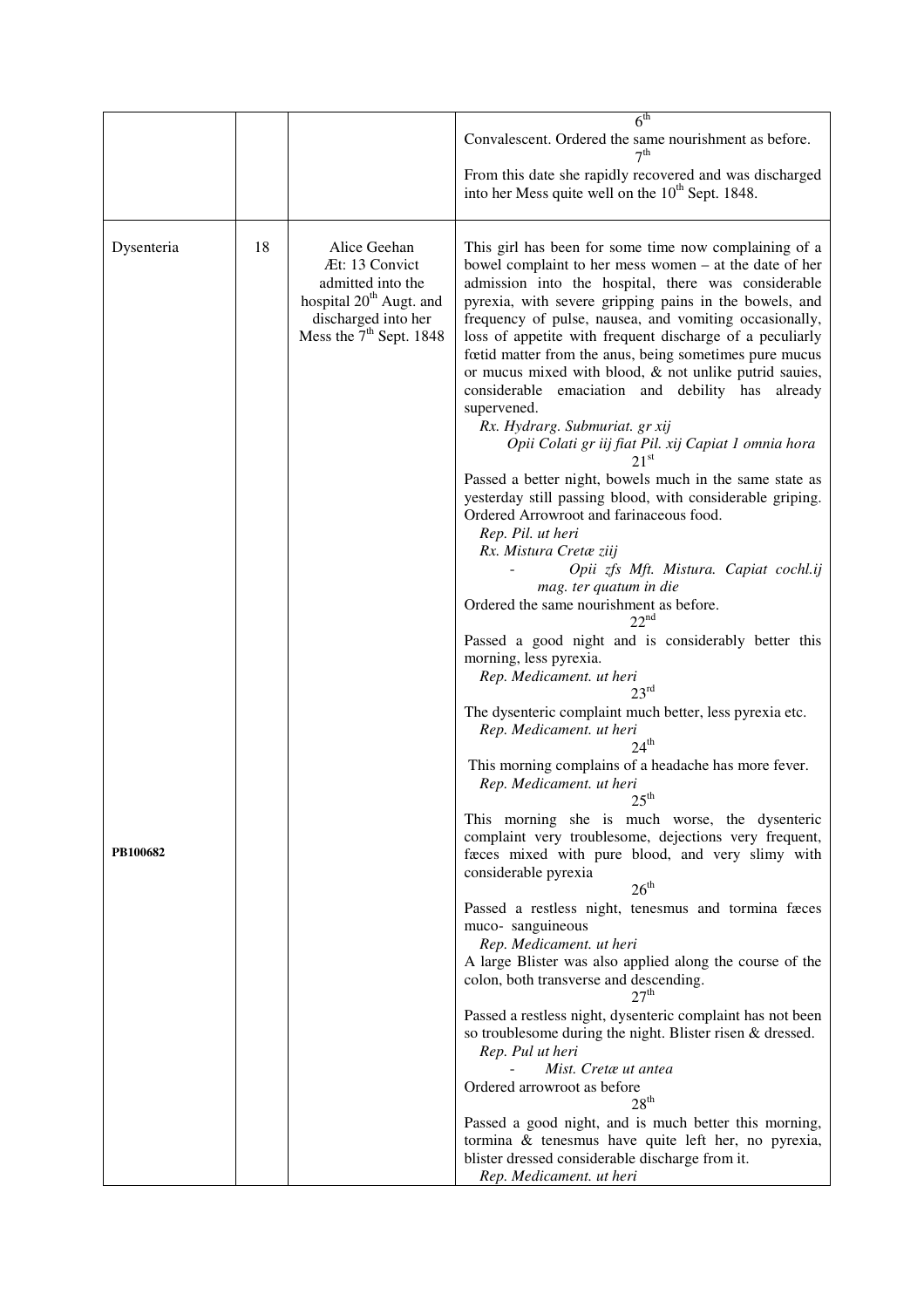|                       |    |                                                                                                                             | 29 <sup>th</sup>                                                                                                                                                                                                                                                                                                                                                                                                                                                                                                                                                                                                                                                                                                                                                                                                                                                                                                                                                                                                                                                                                                                                                                                                                                                                                                                                                                                                                                                                                                                                                                                                                                                                                                                                                                                                                                                      |
|-----------------------|----|-----------------------------------------------------------------------------------------------------------------------------|-----------------------------------------------------------------------------------------------------------------------------------------------------------------------------------------------------------------------------------------------------------------------------------------------------------------------------------------------------------------------------------------------------------------------------------------------------------------------------------------------------------------------------------------------------------------------------------------------------------------------------------------------------------------------------------------------------------------------------------------------------------------------------------------------------------------------------------------------------------------------------------------------------------------------------------------------------------------------------------------------------------------------------------------------------------------------------------------------------------------------------------------------------------------------------------------------------------------------------------------------------------------------------------------------------------------------------------------------------------------------------------------------------------------------------------------------------------------------------------------------------------------------------------------------------------------------------------------------------------------------------------------------------------------------------------------------------------------------------------------------------------------------------------------------------------------------------------------------------------------------|
|                       |    |                                                                                                                             | Bowel complaint much better, dejections few, & no<br>griping pains as before, no pyrexia.<br>Rep. Medicament. ut antea<br>30 <sup>th</sup><br>I may date her rapid recovery from this date, the blister<br>continued to discharge freely for some days. She<br>perfectly recovered without another bad symptom & was<br>discharged into her Mess as above.                                                                                                                                                                                                                                                                                                                                                                                                                                                                                                                                                                                                                                                                                                                                                                                                                                                                                                                                                                                                                                                                                                                                                                                                                                                                                                                                                                                                                                                                                                            |
| Catarrhus<br>PB100683 | 19 | Anne Duane æt. 26.<br>Convict was put on the<br>sick list at sea<br>$16th$ Augt. and<br>discharged the<br>$27th$ Augt. 1848 | This woman complains of a severe pain just below the<br>left breast, with rheumatic pains in the head and neck,<br>cold shivering, cough, soreness of the fauces and trachea,<br>increased secretion of mucus from the mucus membrane<br>of the nose, fauces and bronchi. and there is evidently a<br>severe pulmonary catarrh, bowels confined, with loss of<br>appetite and considerable pyrexia.<br>Rx. Pul. Rhei gr x<br>Mag. Sulphat. Zfs<br>Aq. Menth. pip. Zij fiat Haust. statim sumendus<br>A Blister was also applied below the left breast.<br>Rx. Pul. Ipecac. comp. gr x<br>Mist. Camphor. Zifs<br>Tinct. Digitalis $g^{tt}$ x<br>fiat Haust. hora somni capiendus.<br>17 <sup>th</sup><br>Passed a restless night, blister risen, no pain in the side<br>on taking a deep inspiration, bowels open, cough and<br>pains in the head and neck [no?] near so much. Ordered<br>Arrowroot etc.<br>$18^{th}$<br>Passed a good night, and slept well, blister dressed, pain<br>of side entirely gone skin cool, pulse good, tongue clean,<br>bowels open, and appetite returning.<br>19 <sup>th</sup><br>Rheumatic pains of head and neck nearly gone, cough<br>not so troublesome.<br>Rx Mist. Ammoniaci Zvj<br>Pul. Ipeca. Comp zj<br>Tinct. Opii -<br>Zj Mft Mist. Cochleare modicum<br>urgente tussi sumendus<br>20 <sup>th</sup><br>Catarrhal complaint much better,<br>Rep. Medicament ut heri<br>Rx. Pul. Ipecac. Comp. gr x<br>Mist. Camphoræ Zifs<br>Tinct. Opii g <sup>ttæ</sup> xxv fiat Haust. hora somni<br>sumendus<br>21 <sup>st</sup><br>Passed a good night, very little cough no pain of breast<br>or neck. Ordered preserved meat soup.<br>Rep. Medicament: ut heri<br>$22^{nd}$<br>Slept well all night, and is free from every unpleasant<br>symptom this morning. Ordered the same nourishment as<br>yesterday. also<br>Rep. Medicament. |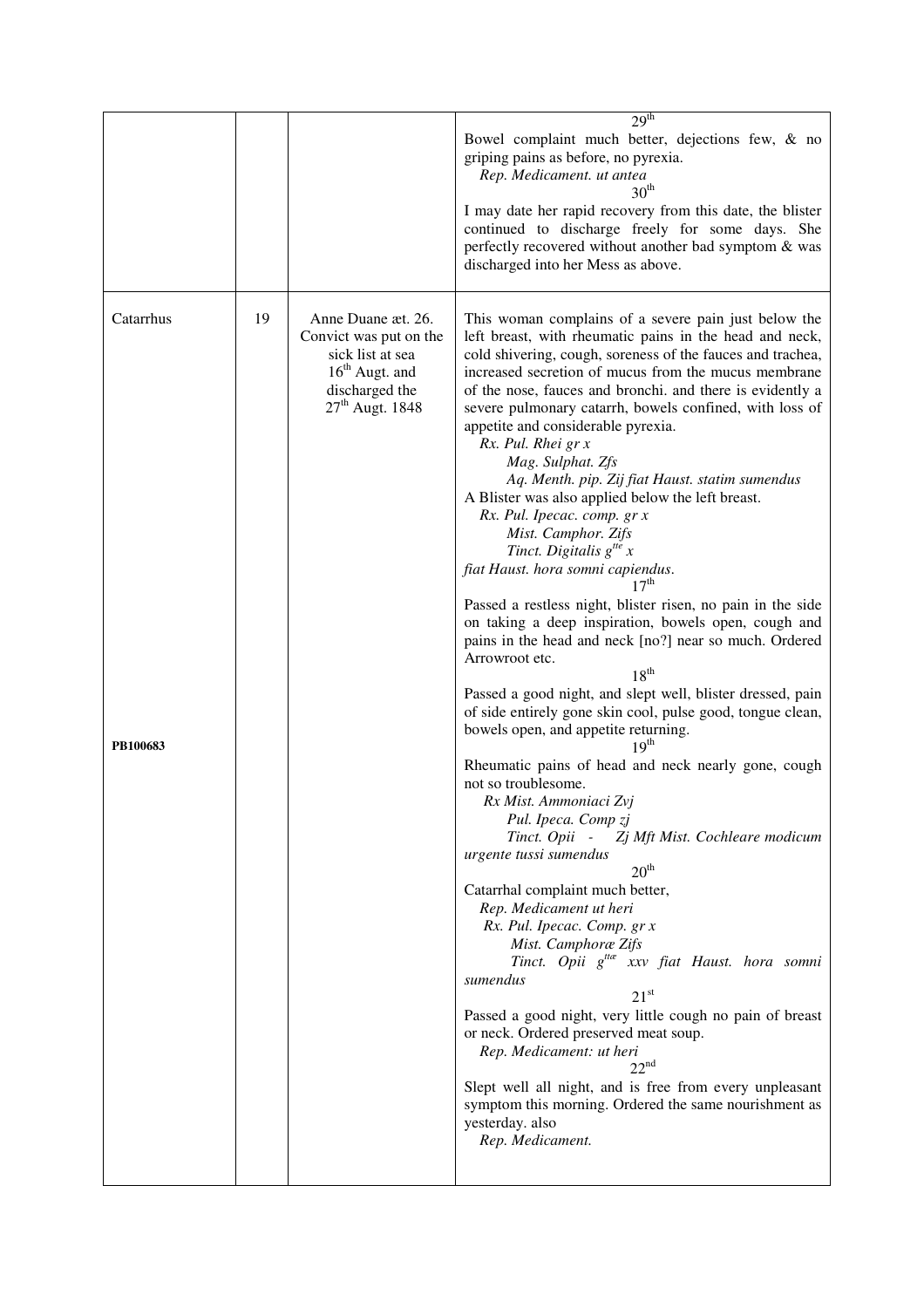|                                      |    |                                                                                                                        | 23 <sup>rd</sup>                                                                                                                                                                                                                                                                                                                                                                                                                                                                                                                                                                                                                                                                                                                                                                                                                                                                                                                                                                                                                                                                                                                                                                                                                                                                                                                                                                                                                                                                                                                                                                                                                                                                                                                                                                                                                                                                                                                                                                                                                                                                                                                                                                                                                                                                                                                       |
|--------------------------------------|----|------------------------------------------------------------------------------------------------------------------------|----------------------------------------------------------------------------------------------------------------------------------------------------------------------------------------------------------------------------------------------------------------------------------------------------------------------------------------------------------------------------------------------------------------------------------------------------------------------------------------------------------------------------------------------------------------------------------------------------------------------------------------------------------------------------------------------------------------------------------------------------------------------------------------------------------------------------------------------------------------------------------------------------------------------------------------------------------------------------------------------------------------------------------------------------------------------------------------------------------------------------------------------------------------------------------------------------------------------------------------------------------------------------------------------------------------------------------------------------------------------------------------------------------------------------------------------------------------------------------------------------------------------------------------------------------------------------------------------------------------------------------------------------------------------------------------------------------------------------------------------------------------------------------------------------------------------------------------------------------------------------------------------------------------------------------------------------------------------------------------------------------------------------------------------------------------------------------------------------------------------------------------------------------------------------------------------------------------------------------------------------------------------------------------------------------------------------------------|
|                                      |    |                                                                                                                        | Passed a good night, and is convalescent this morning<br>from this day she rapidly recovered her health and<br>strength. and was discharged as above.                                                                                                                                                                                                                                                                                                                                                                                                                                                                                                                                                                                                                                                                                                                                                                                                                                                                                                                                                                                                                                                                                                                                                                                                                                                                                                                                                                                                                                                                                                                                                                                                                                                                                                                                                                                                                                                                                                                                                                                                                                                                                                                                                                                  |
| Apoplexia<br>(Sanguinea)<br>PB100684 | 20 | Mary Nowlan<br>æt: 26 Convict was put<br>on the sick list at sea<br>8 <sup>th</sup> Sept.<br>Died $10^{th}$ Sept. 1848 | This convict was small and a slightly [malle?] woman,<br>and possessed an exceedingly large head, an overhanging<br>forehead, and had a singularly repulsive countenance,<br>approaching to the idiotic. She had been complaining for<br>some days to her mess women, before she applied for<br>medicine of a severe cold; with rheumatic pains in the<br>back $\&$ loins; she also stated, that she had been for two<br>months in the Infirmary of "Grange Gorman Prison"<br>Dublin, with Typhus Fever, and was discharged only a<br>short time before she was made to embark in this vessel,<br>- when she presented herself at the hospital on the above<br>date she complained of a cough, and pains in the loins,<br>descending to the thighs & legs, skin moderately warm,<br>pulse quicker than natural, thirst, tongue clean, bowels<br>confined. has not been any catamenial discharge for the<br>last twelve months.<br>Rx. Pul. Rhei gr x<br>Mag. Sulphat. ziv<br>Aq. Menth. pip. Zifs<br>Mft. Haust. statim sumendus<br>Rx. Liq. Antimon. Tart. g <sup>ttæ</sup> xij<br>Mist. Camphor Zifs<br>Tinct. Opii - $g^{tte}$ xxv fiat Haust. hora somni<br>sumendus<br>9 <sup>th</sup><br>Passed a good night, Laxative Draught has operated<br>freely, pains of back, and extremities not so great, skin<br>cool and pulse natural, has taken Arrowroot & gruel;<br>says, that she feels lighter & pleasanter.<br>Rx. Mistur. Ammoniaic Zvj<br>Tinct. Scillæ zij<br>- Digitalis zfs Misce<br>Cochleare Modicum<br>urgent tussi sumendus.<br>She has also had a flannel bandage roller applied round<br>her loins, which has afforded her considerable relief, at<br>night she took the following draught.<br>Rx. Pul. Ipeca. Comp. Gr x<br>Mist. Camphoræ Zifs fiat Haust. Hora somni<br>sumendus<br>On leaving her in the evening, she said she was quite<br>comfortable.<br>$10^{th}$<br>This morning I was sent for early to see this woman who<br>was said to be dying, I immediately descended into the<br>Prison, and to my surprise found her in a moribund state,<br>with scarcely any pulse to be felt, and the action of the<br>heart very feeble, noisy or stertorous breathing, eyes<br>prominent & immoveable, pupils greatly dilated, &<br>foaming at the mouth; in a short time afterwards she<br>ceased to live. |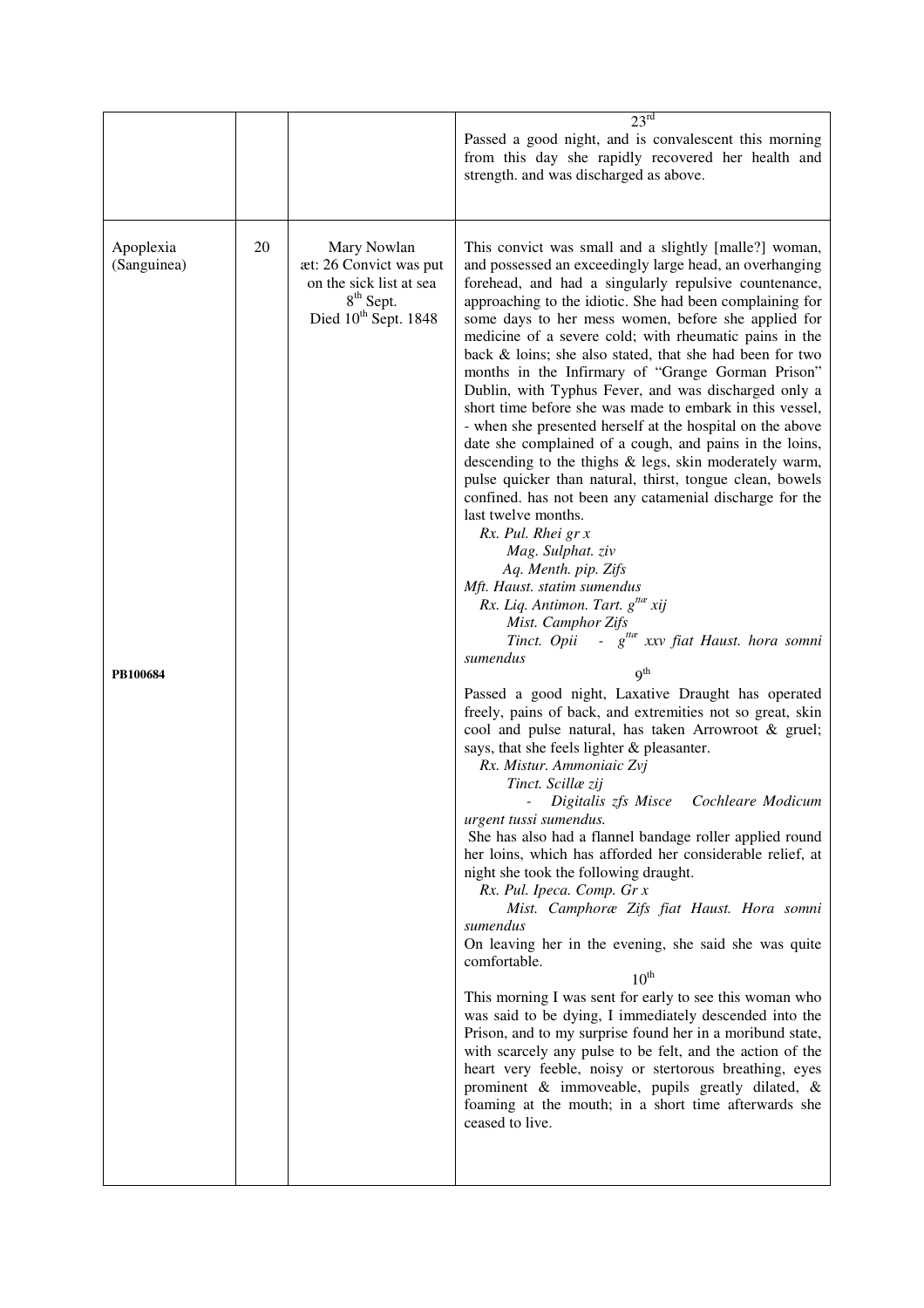| Puerperal Fever<br>PB100685 | 21 | Bridget Ryan<br>Æt. 24 Convict was put<br>on the sick list at sea<br>24 <sup>th</sup> Sept. Removed into<br>the hospital the same<br>day died on the<br>$29th$ Sept. 1848 | This woman was removed into the hospital on the<br>morning of the 24 <sup>th</sup> Sept. with symptoms of labour, being<br>seven months gone with child. On the morning of the<br>$25th$ I was sent for in a hurry to the hospital where I<br>found the child (a 7 months one) and placenta, in the<br>Nurse's lap, who was sitting in a chair, and who<br>informed me, that Ryan had been delivered about 5<br>minutes back; on further enquiry I learnt that the child<br>and placenta had been expelled by one and the same<br>action of the uterus, which appears contracted rapidly,<br>when the woman was in a kneeling position, after tying<br>& dividing the umbilical cord, I enquired of the mother<br>how she felt; quite well was the reply. 40 drops of<br>laudanum in a small quantity of water were administered<br>at the same time she expressed herself quite comfortable.<br>Vespere. Has had some sleep, and feels quite<br>comfortable, notwithstanding which, there is some heat<br>of skin, with a quick small pulse; also complains of<br>thirst, bowels open, having taken a dose of Castor Oil on<br>her admission into the hospital.<br>This evening complains of slight pain in the hypogastric<br>region. has had again 60 drops of laudanum in a little<br>peppermint water, and has taken in the course of the day<br>some thin gruel, but no stimulating food of any kind nor<br>drink.<br>26 <sup>th</sup><br>Passed a restless night complains this morning of great<br>purging, with which she has been troubled all night, great |
|-----------------------------|----|---------------------------------------------------------------------------------------------------------------------------------------------------------------------------|-----------------------------------------------------------------------------------------------------------------------------------------------------------------------------------------------------------------------------------------------------------------------------------------------------------------------------------------------------------------------------------------------------------------------------------------------------------------------------------------------------------------------------------------------------------------------------------------------------------------------------------------------------------------------------------------------------------------------------------------------------------------------------------------------------------------------------------------------------------------------------------------------------------------------------------------------------------------------------------------------------------------------------------------------------------------------------------------------------------------------------------------------------------------------------------------------------------------------------------------------------------------------------------------------------------------------------------------------------------------------------------------------------------------------------------------------------------------------------------------------------------------------------------------------------------------------|
|                             |    |                                                                                                                                                                           | tenderness of the abdomen when touched, the lochial<br>discharge very small in quantity, pulse frequent small, &<br>sometimes possesses considerable hardness, passes urine<br>freely, countenance expressive of anguish, great thirst,<br>Applied hot fomentations to the abdomen. Vespere, - has<br>been excessively restless all day, and complains of<br>diarrhœa, with pains in the hypogastric region, with<br>nausea and vomiting occasionally.<br>Applicand. Emplast. Lyttæ ad regio hypogastric. An<br>Anodyne draught was also administered the last night at<br>night.<br>27 <sup>th</sup>                                                                                                                                                                                                                                                                                                                                                                                                                                                                                                                                                                                                                                                                                                                                                                                                                                                                                                                                                                 |
|                             |    |                                                                                                                                                                           | Passed a better night, no pain in the abdomen, blister<br>risen, and dressed, pyrexia not so great, diarrhœa still<br>very troublesome, faeces of a brown watery appearance,<br>and without any fœtor, slight nausea and vomiting,<br>countenance haggard and yellow, has taken thin gruel<br>also a little soup.<br>Rx. Hydrarg. Submuriat gr iij                                                                                                                                                                                                                                                                                                                                                                                                                                                                                                                                                                                                                                                                                                                                                                                                                                                                                                                                                                                                                                                                                                                                                                                                                    |
|                             |    |                                                                                                                                                                           | Opii Colati gr ij fiat Pilula omnia hora sumendus<br>Vespere $-$ she is free from pain in the abdomen, but in<br>other respects continues much in the same state as in the<br>morning, vomiting more frequent this evening.<br>Rx. Magnesia Carbon, gr x<br>Tinct. Opii g <sup>ttæ</sup> 60<br>Aq. Menth. Pip. Zifs fiat Haust. statim sumendus.<br>This draught if retained on the stomach was to be                                                                                                                                                                                                                                                                                                                                                                                                                                                                                                                                                                                                                                                                                                                                                                                                                                                                                                                                                                                                                                                                                                                                                                 |
|                             |    |                                                                                                                                                                           | repeated at midnight, if awake.<br>28 <sup>th</sup><br>Passed a better night, and is free from pain, retained both<br>draughts ordered last night, this morning there is decided                                                                                                                                                                                                                                                                                                                                                                                                                                                                                                                                                                                                                                                                                                                                                                                                                                                                                                                                                                                                                                                                                                                                                                                                                                                                                                                                                                                      |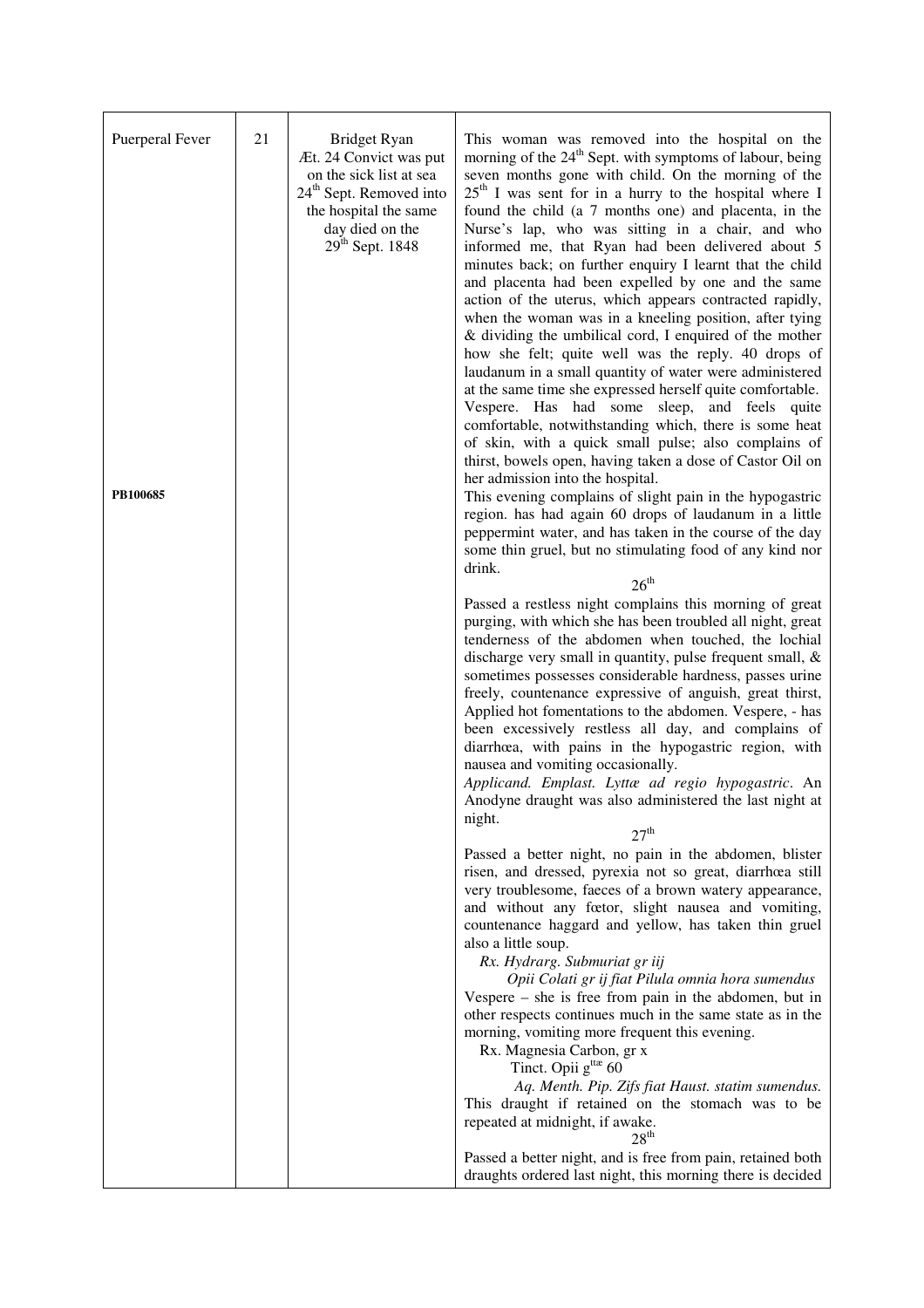| PB100686                                     |    |                                                                                                                                             | change for the worse, the Puerperal fever having<br>assumed the typhoid form with great prostration of<br>strength, and depression of the nervous system generally,<br>together with the rejection of everything taken into the<br>stomach the lochial and alvine discharges are also totally<br>supervened, she has taken during the day frequent doses<br>of Calomel & opium without any great effect.<br>Vespere $-$ continue much in the same state as in the<br>morning great debility having supervened, has had wine<br>& water, and nourishing diet none of which remained on<br>the stomach any length of time.<br>The same draughts were ordered as last night, with<br>directions to be repeated at midnight if retained on the<br>stomach.<br>29 <sup>th</sup><br>Passed another restless night, but is free from pain in the<br>abdomen, debility greater with all the typhoid systems,<br>assuming a more marked & prominent character, with<br>wonderful depression of the cerebral powers, and<br>consequent prostration of strength, and the rejection of<br>everything taken into the stomach, fœtid sordes gather<br>about the teeth, pulse weak and scarcely to be felt in the<br>wrist, extremities getting cold, so as to require artificial<br>warmth. She is rapidly sinking, has taken during the day<br>the same Medicaments that were administered yesterday.<br>also wine<br>Vespere $-$ she is in a moribund state, fast sinking, eyes<br>sunk in the head with a vacant glassy stare, great<br>yellowness of the skin with tension of the abdomen,<br>extreme anxiety, and perpetual restlessness, viscid cold<br>sweat, and shortly before dissolution (which took place<br>at 8P.M.) she exhibited a most complicated scene of<br>misery seldom to be witnessed – she had been for many<br>years a girl on the town with a weak constitution,<br>although possessing a large frame of body, this was the<br>fourth child she had given birth to, all at seven months of<br>congestion, - the child she gave birth to on board the<br>Kinnear Convict ship lived but a few hours. |
|----------------------------------------------|----|---------------------------------------------------------------------------------------------------------------------------------------------|------------------------------------------------------------------------------------------------------------------------------------------------------------------------------------------------------------------------------------------------------------------------------------------------------------------------------------------------------------------------------------------------------------------------------------------------------------------------------------------------------------------------------------------------------------------------------------------------------------------------------------------------------------------------------------------------------------------------------------------------------------------------------------------------------------------------------------------------------------------------------------------------------------------------------------------------------------------------------------------------------------------------------------------------------------------------------------------------------------------------------------------------------------------------------------------------------------------------------------------------------------------------------------------------------------------------------------------------------------------------------------------------------------------------------------------------------------------------------------------------------------------------------------------------------------------------------------------------------------------------------------------------------------------------------------------------------------------------------------------------------------------------------------------------------------------------------------------------------------------------------------------------------------------------------------------------------------------------------------------------------------------------------------------------------------------------------------------------------------------|
| Diseased<br>Mesenteric<br>Glands<br>PB100687 | 22 | James Doyle<br>Æt: 3, Convict's child<br>was put on the sick list<br>29 <sup>th</sup> Sept, at sea died on<br>the 1 <sup>st</sup> Oct. 1848 | This child's mother states, that he had a severe bowel<br>complaint at "Grange Gorman Prison, Dublin, long<br>before his embarkation, and which had become chronic,<br>the abdomen was very protuberant, hard, and painful to<br>the touch, skin hot, tongue clean, continued thirst, no<br>appetite, great emaciation<br>Rx. Hydrarg, Submuriat. Gr i<br>Pul. Rhei gr iv fiat Pul ter in die sumendus.<br>A small quantity of Mercurial Ointment was rubbed<br>every night over the abdomen, he was also ordered<br>Arrowroot with preserved soup. Under this treatment he<br>seemed to recover a little, when he caught a cold,<br>relapsed, and died on the marginal dates.                                                                                                                                                                                                                                                                                                                                                                                                                                                                                                                                                                                                                                                                                                                                                                                                                                                                                                                                                                                                                                                                                                                                                                                                                                                                                                                                                                                                                                   |
|                                              |    |                                                                                                                                             |                                                                                                                                                                                                                                                                                                                                                                                                                                                                                                                                                                                                                                                                                                                                                                                                                                                                                                                                                                                                                                                                                                                                                                                                                                                                                                                                                                                                                                                                                                                                                                                                                                                                                                                                                                                                                                                                                                                                                                                                                                                                                                                  |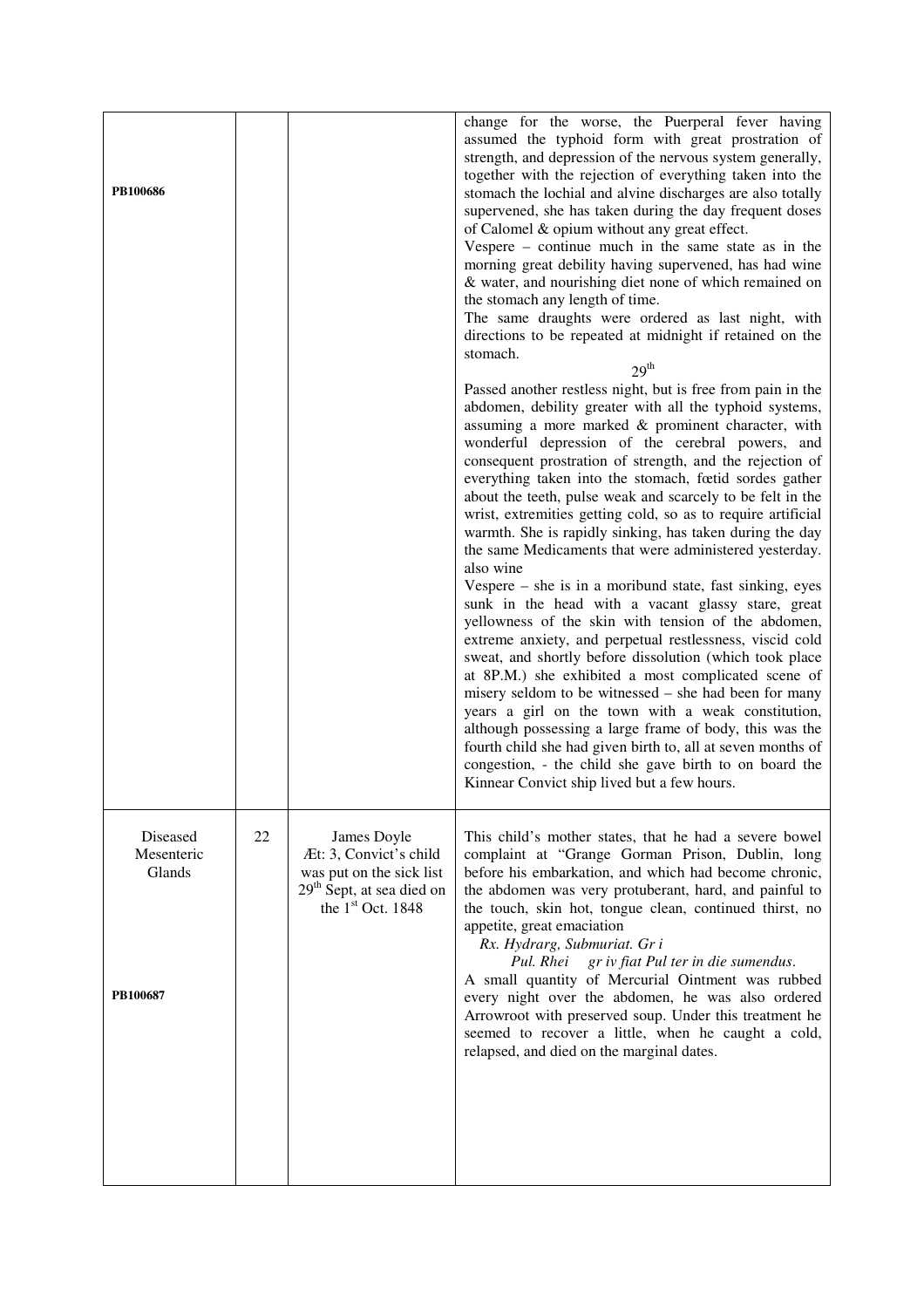| Hydrocephalus<br>(acutus) | 23 | Hy. Richardson<br>Æt. 6 Convict's child;<br>was put in the sick list<br>8 <sup>th</sup> Sept. At sea died on<br>the $2nd$ Oct. 1848 | After the mother's conviction, her little boy was sent into<br>a 'Workhouse' in Ireland, where he contracted a bowel<br>complaint, from which he had not recovered when sent<br>on board the Kinnear Convict ship, when brought to the<br>hospital, he presented a most emaciated appearance, with<br>a large bulging abdomen, parched tongue, flushing of the<br>face, with other symptoms of pyrexia, great sensibility to<br>light & suffused redness of the eyes, loss of appetite,<br>languor and inactivity, with continued diarrhœa.<br>The treatment consisted in the application of counter<br>irritants to the abdomen, as blisters etc, with a course of<br>an alterative medicine, to no purpose, as he continued to<br>get worse daily. On the $2nd$ Oct. I was sent for in a hurry<br>to the hospital, where I found this poor child in<br>convulsions, with dilated pupils, strabismus, the<br>breathing stertorous, the pulse extremely small and rapid,<br>and scarcely to be numbered; shortly after my little<br>patient expired in dreadful convulsions, the proximate<br>cause of death evidently being an effusion of watery<br>fluid into the ventricles of the brain |
|---------------------------|----|-------------------------------------------------------------------------------------------------------------------------------------|----------------------------------------------------------------------------------------------------------------------------------------------------------------------------------------------------------------------------------------------------------------------------------------------------------------------------------------------------------------------------------------------------------------------------------------------------------------------------------------------------------------------------------------------------------------------------------------------------------------------------------------------------------------------------------------------------------------------------------------------------------------------------------------------------------------------------------------------------------------------------------------------------------------------------------------------------------------------------------------------------------------------------------------------------------------------------------------------------------------------------------------------------------------------------------------------|
|---------------------------|----|-------------------------------------------------------------------------------------------------------------------------------------|----------------------------------------------------------------------------------------------------------------------------------------------------------------------------------------------------------------------------------------------------------------------------------------------------------------------------------------------------------------------------------------------------------------------------------------------------------------------------------------------------------------------------------------------------------------------------------------------------------------------------------------------------------------------------------------------------------------------------------------------------------------------------------------------------------------------------------------------------------------------------------------------------------------------------------------------------------------------------------------------------------------------------------------------------------------------------------------------------------------------------------------------------------------------------------------------|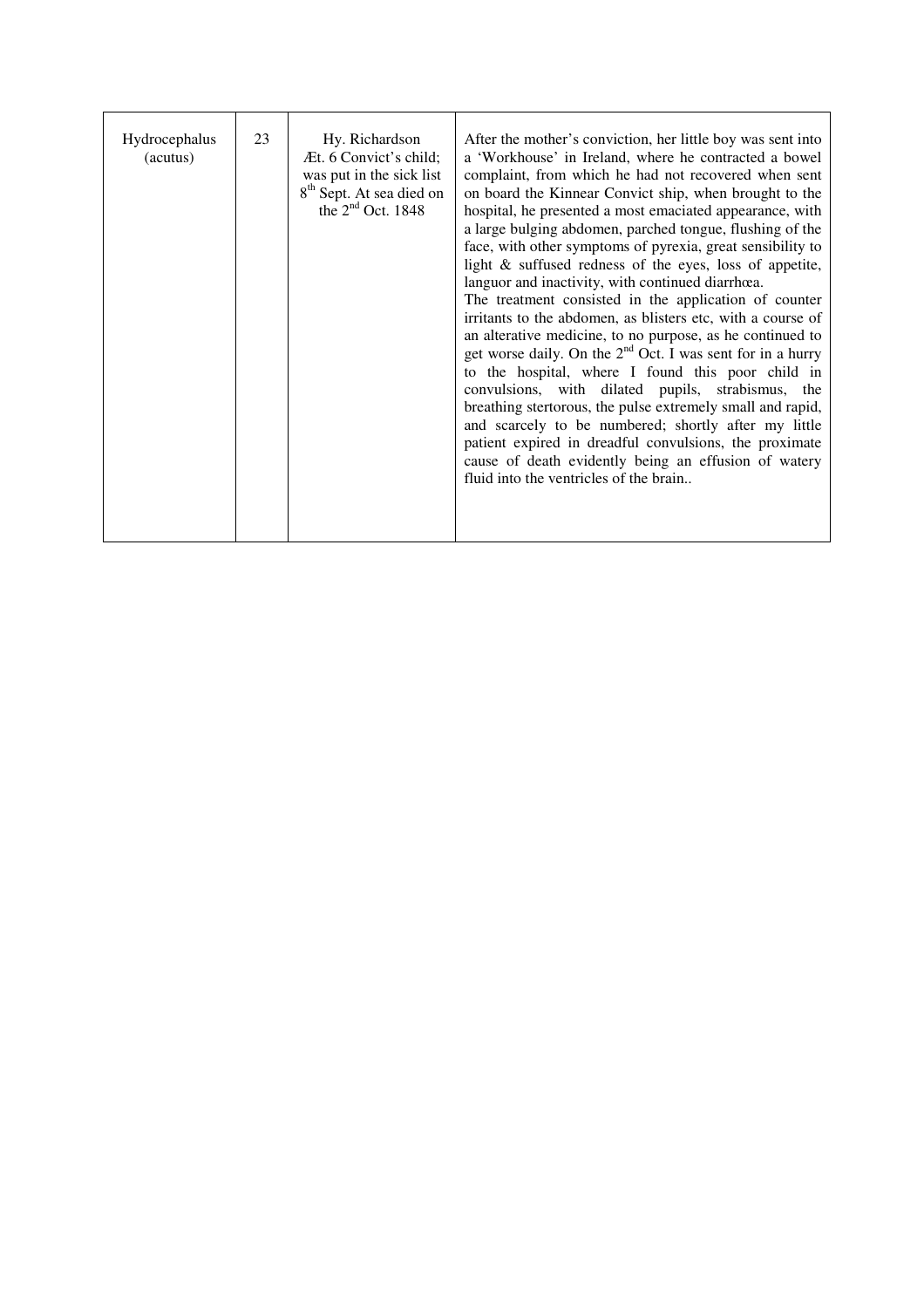## **A Nosological Synopsis of the Sick Book kept during the Period of this Journal, in conformity with the 30th Article of the Surgeons' Instructions.**

|                                                  | <b>Numbers</b>          |                       |                         |                |           |           |                                                         |
|--------------------------------------------------|-------------------------|-----------------------|-------------------------|----------------|-----------|-----------|---------------------------------------------------------|
| <b>Diseases</b><br><b>Nosologically arranged</b> | <b>Total</b>            | Discharged to<br>Duty | Sent to the<br>Hospital | Died on board  | Invalided | Remaining | Nos. of such Cases<br>as are detailed in<br>the Journal |
| Pyrexiae                                         |                         |                       |                         |                |           |           |                                                         |
| Ord. I. Febres.                                  |                         |                       |                         |                |           |           |                                                         |
| Internulleates Quotutiana<br>Tertiana            |                         |                       |                         |                |           |           |                                                         |
| Continua Synochus                                |                         |                       |                         |                |           |           |                                                         |
| Typhus                                           |                         |                       |                         |                |           |           |                                                         |
| Ord. II. Phlegmasiae.                            |                         |                       |                         |                |           |           |                                                         |
| Phlogosis                                        | 1                       | $\mathbf{1}$          |                         |                |           |           |                                                         |
| Pneumonia                                        |                         |                       |                         |                |           |           |                                                         |
| Rheumatismus                                     | 1                       | $\mathbf{1}$          |                         |                |           |           |                                                         |
| Cynanche                                         |                         |                       |                         |                |           |           |                                                         |
| <b>Bronchitis</b>                                |                         |                       |                         |                |           |           |                                                         |
| Ophthalmia                                       | $\mathbf 1$             | $\,1$                 |                         |                |           |           | $\,8\,$                                                 |
| Cynanche Parotidœa                               | 3                       | 3                     |                         |                |           |           | 5                                                       |
| Hysteritis                                       | 1                       |                       |                         | $\mathbf{1}$   |           |           | 21                                                      |
| Ord. III. Exanthemata.                           |                         |                       |                         |                |           |           |                                                         |
| Variola                                          |                         |                       |                         |                |           |           |                                                         |
| Rubeola                                          |                         |                       |                         |                |           |           |                                                         |
| Erysipelas                                       |                         |                       |                         |                |           |           |                                                         |
| Vaccina                                          |                         |                       |                         |                |           |           |                                                         |
| Ord. IV. Haemorrhagiae                           |                         |                       |                         |                |           |           |                                                         |
| Haemoptysis                                      |                         |                       |                         |                |           |           |                                                         |
| Phthisis incipiens                               |                         |                       |                         |                |           |           |                                                         |
| Phthisis cosfirmata                              |                         |                       |                         |                |           |           |                                                         |
| Menorrhagia                                      | 1                       | 1                     |                         |                |           |           |                                                         |
| Hæmorrhois                                       | 1                       | $\mathbf 1$           |                         |                |           |           | 15                                                      |
| Leucorrhœa                                       | 2                       | $\overline{c}$        |                         |                |           |           |                                                         |
| Ord. V. Profluvia.                               |                         |                       |                         |                |           |           |                                                         |
| Catarrhus                                        | $22\,$                  | 21                    | $\mathbf{1}$            |                |           |           | 16.19                                                   |
| Dysenteria                                       | 6                       | $\overline{4}$        |                         | $\overline{2}$ |           |           | 3.10                                                    |
|                                                  |                         |                       |                         |                |           |           | 14.18                                                   |
| Neuroses.                                        |                         |                       |                         |                |           |           |                                                         |
| Ord. I. Comata.                                  |                         |                       |                         |                |           |           |                                                         |
| Apoplexia                                        | 1                       |                       |                         | 1              |           |           | 20                                                      |
| Ord. II. Adynamiae.                              |                         |                       |                         |                |           |           |                                                         |
| Dyspepsia                                        |                         |                       |                         |                |           |           |                                                         |
| Ord. III. Spasmi.                                |                         |                       |                         |                |           |           |                                                         |
| Asthma                                           |                         |                       |                         |                |           |           |                                                         |
| Diarrhoea                                        | $\overline{\mathbf{3}}$ | $\overline{c}$        | 1                       |                |           |           | 13                                                      |
| Cohea                                            |                         |                       |                         |                |           |           |                                                         |
| Ord. Iv. Vesaniae.                               |                         |                       |                         |                |           |           |                                                         |
| Amentia Melancholia                              | $\mathbf{1}$            |                       |                         | 1              |           |           | 11                                                      |
| Mania                                            |                         |                       |                         |                |           |           |                                                         |
|                                                  |                         |                       |                         |                |           |           |                                                         |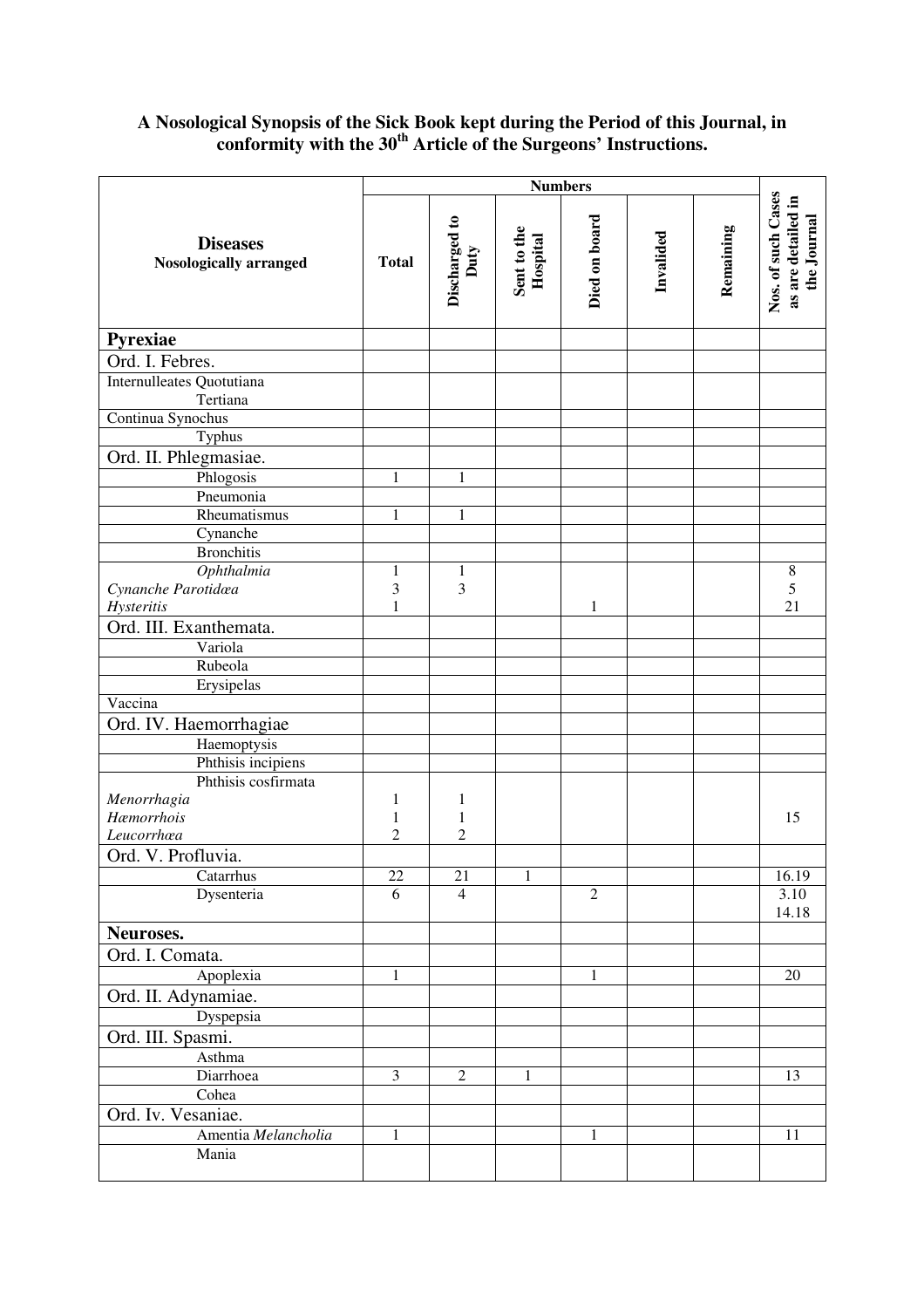| Cachexiae.                                                                                                                                       |                |                |                |                |  |         |
|--------------------------------------------------------------------------------------------------------------------------------------------------|----------------|----------------|----------------|----------------|--|---------|
| Ord. I. Marcores.                                                                                                                                |                |                |                |                |  |         |
| Tabes                                                                                                                                            |                |                |                |                |  |         |
| Atrophia (debilium)                                                                                                                              | 6              | 3              | 3              |                |  | 12      |
| Marasmus                                                                                                                                         | $\overline{2}$ |                |                | 2              |  | 9.22    |
| Ord. II. Intumescentiae.                                                                                                                         |                |                |                |                |  |         |
| Anasarca                                                                                                                                         |                |                |                |                |  |         |
| Ascites                                                                                                                                          |                |                |                |                |  |         |
| Hydrothorax                                                                                                                                      |                |                |                |                |  |         |
| Hydrocephalus (acutis)                                                                                                                           | 1              |                |                | 1              |  | 23      |
| Ord. III. Impetigines.                                                                                                                           |                |                |                |                |  |         |
| Syphilis                                                                                                                                         |                |                |                |                |  |         |
| Scrophula                                                                                                                                        |                |                |                |                |  |         |
| Icterus                                                                                                                                          |                |                |                |                |  |         |
| Scorbutus                                                                                                                                        |                |                |                |                |  |         |
| Herpes                                                                                                                                           | 1              | $\mathbf{1}$   |                |                |  |         |
| Locales.                                                                                                                                         |                |                |                |                |  |         |
| Ord. I. Dysaethesiae.                                                                                                                            |                |                |                |                |  |         |
| Amaurosis                                                                                                                                        |                |                |                |                |  |         |
| Ord. II. Dysorexiae.                                                                                                                             |                |                |                |                |  |         |
| Ord. III. Dyscinesiae.                                                                                                                           |                |                |                |                |  |         |
| Ord. IV. Apocenoses.                                                                                                                             |                |                |                |                |  |         |
| Gonorrhoea                                                                                                                                       |                |                |                |                |  |         |
| Ord. V. Epischeses                                                                                                                               |                |                |                |                |  |         |
| Ischuria                                                                                                                                         |                |                |                |                |  |         |
| Obstipatio                                                                                                                                       |                |                |                |                |  |         |
| Dysuria                                                                                                                                          |                |                |                |                |  |         |
| Ord. VI. Tumores.                                                                                                                                |                |                |                |                |  |         |
| Aneurisma                                                                                                                                        |                |                |                |                |  |         |
| Ord. VII. Ectopiae.                                                                                                                              |                |                |                |                |  |         |
| Hernia                                                                                                                                           |                |                |                |                |  |         |
| Prolapsus uteri                                                                                                                                  | $\mathbf{1}$   | $\mathbf{1}$   |                |                |  |         |
| Luxatio                                                                                                                                          |                |                |                |                |  |         |
| Labours                                                                                                                                          | 3              | $\overline{c}$ |                | 1              |  | 4.17.21 |
| Ord. VIII. Dialyses.                                                                                                                             |                |                |                |                |  |         |
| Vulnus                                                                                                                                           | 3              | $\mathfrak{Z}$ |                |                |  |         |
| Ulcus                                                                                                                                            | $\mathbf{1}$   | $\mathbf{1}$   |                |                |  | 7       |
| <b>GENERAL TOTAL</b>                                                                                                                             | 74             | 56             | $\overline{5}$ | $\overline{9}$ |  |         |
| NOTE.—Medical Officers are desired particularly to Notice that the Numbers in each Disease and the general                                       |                |                |                |                |  |         |
| Total must not only correspond with the Sick Book, but also with the particulars contained in the several<br>Nosological Returns for the period. |                |                |                |                |  |         |
|                                                                                                                                                  |                |                |                |                |  |         |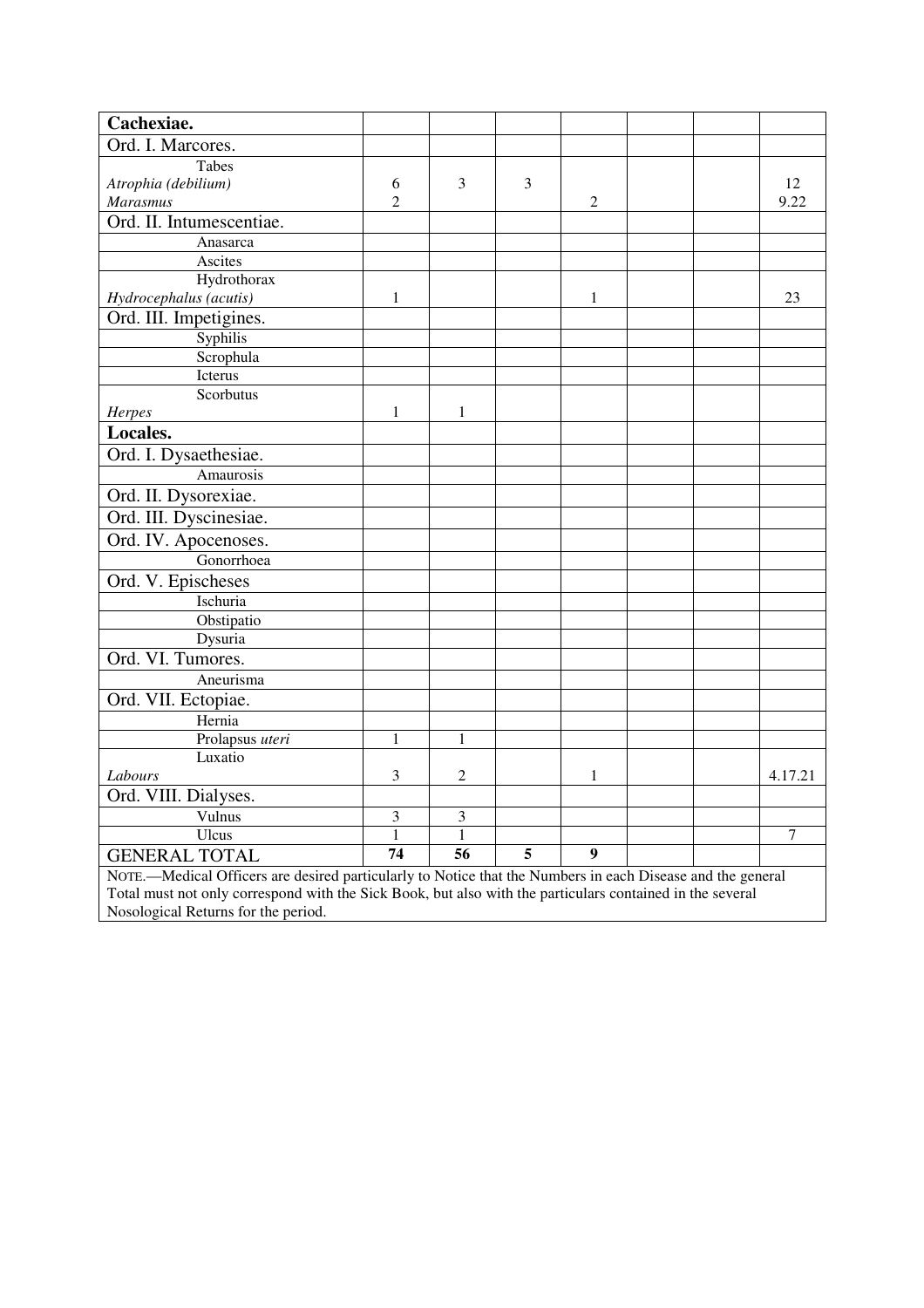#### **PB100688**

#### **GENERAL REMARKS**

I shall commence the following remarks by stating, that five of the female prisoners died on the passage out, and five children, two of whom were born on board the convict ship; - the first prisoner died of Chlorosis, the second of Dysentery, the third of Melancholia, (Mania), the fourth of Apoplexy, and the fifth of Puerperal Fever (sporadic). One of the children originally embarked in Ireland, died of Dysentery, one of diseased Mensenteric (Mesenteric) Glands, one of Hydrocephalus (acutus). Of the two that were born on board, one a 7 months child, lived about an hour, & died, one 3 weeks old died of Atrophy from defective nourishment, these were the deaths that occurred on the voyage out, their cases are detailed at large in this Journal; therefore to repeat their treatment here would be superfluous, suffice further to add, that many of the unfortunate prisoners previous to their conviction, and embarkation in Ireland, had suffered disease and penury in their worst form, want of food & clothing etc, so that it was a matter of surprise that so many with functions & organic derangement rooted in them, should have survived such a long voyage. Their ages ranged from thirteen to that of seventy.

In the next place, I shall explain the general economy of he ship, ventilation, the use of the "Chloride of Zinc", to whose disinfecting and purifying properties I attribute the high degree of health that prevailed amongst so many women, congregated together in such a small space, as the prison deck of a female convict ship, and shall at one commence my report, on this inestimable agent;- This valuable solution (Chloride of Zinc) has the immediate effect of destroying putrid and offensive effluvia, arising from animal & vegetable decomposition, than any previously known, and is capable of being applied with equal facility, economy, and success; -it possesses striking and incontestable advantages over every other means yet employed, for the destruction of noxious smells, deleterious gases, the disinfection of crowded ships, reservoirs of urine & excrementitious(sic) matters, the purification of stinking bilge water; in short, in the total destruction of every species of infectious effluvia, & offensive odour on board ship, as I had daily proof of its marvellous & immediate effect, when in actual contact with any noxious matter.

In the "Kinnear" Convict ship, under my charge, the roundhouses, and the ladders, that descended from them into the prison; hitherto, great sources of annoyance in female convict ships, were daily washed out, with a diluted solution; the consequence was, that these retreats were kept free from the urinous & feculent odour attached to such places. I was also in the habit, especially within the Tropics, where the ship was becalmed for 3 weeks, and where Fahrenheit Therm<sup>o</sup>, stood some days, at 92: to sprinkle the prison deck daily with the solution of the Chloride of Zinc, - in rainy, muggy, weather, the stench below was sometimes very great, when the solution was applied as above, all unpleasant, musty, close smell, was instantly removed and the atmosphere of the prison rendered sweet & wholesome. Also in bad weather when the hatches were obliged to be kept on, to prevent water from going below, and then scuttles in the prison closed, pieces of blankets, (in addition to the sprinklings), were wetted in the solution, and hung up in different parts of the prison, in this manner the air below was rendered pure, and in a sound state for pulmonary purposes. In the hospital [....] the solution was used more freely and frequently than in the prison, sprinkling the bedclothes of the sick with it, seven cases of Dysentery occurred on the passage, and I have no doubt, but from the disinfecting properties of the Chloride of Zinc, many more cases of this formidable disease, would have occurred on board; however; thanks to the solution, only two out of the seven proved fatal. In a diluted form it is an admirable application to fœtid, ill conditioned ulcers, and wounds with much foul discharge, instantly correcting the foetor, as I have had frequently experienced in my practices. It may not be out of place here to state, that a child 5 years of age, by mistake, swallowed a quantity of the solution, just as it was about to be applied to the prison deck, and without the slightest bad effect resulting from the draught.

Lastly, I have no hesitation in recording that the Chloride of Zinc, is a perfect boon to mankind, and the sea faring man in particular. Every Master of a vessel, can now, with very little trouble & expense, keep his ship (proverbially abounding with noxious smells) sweet, and wholesome; and consequently, his passengers & crew healthy. It (the solution) is an Agent far superior to that of the Chloride of Lime & Soda, possessing no smell of its own, immediate and almost permanent in its effect, whereas, that of Lime & Soda, are protracted in their operation, very often leaving a worse smell, than that which was attempted to be subdued by their agency. Every attention was paid to the ventilation and cleanliness of the prison deck.

 John G. Williams late Surgeon Superintendent of the "Kinnear" female Convict ship

\*\*\*\*\*\*\*\*\*\*\*\*\*